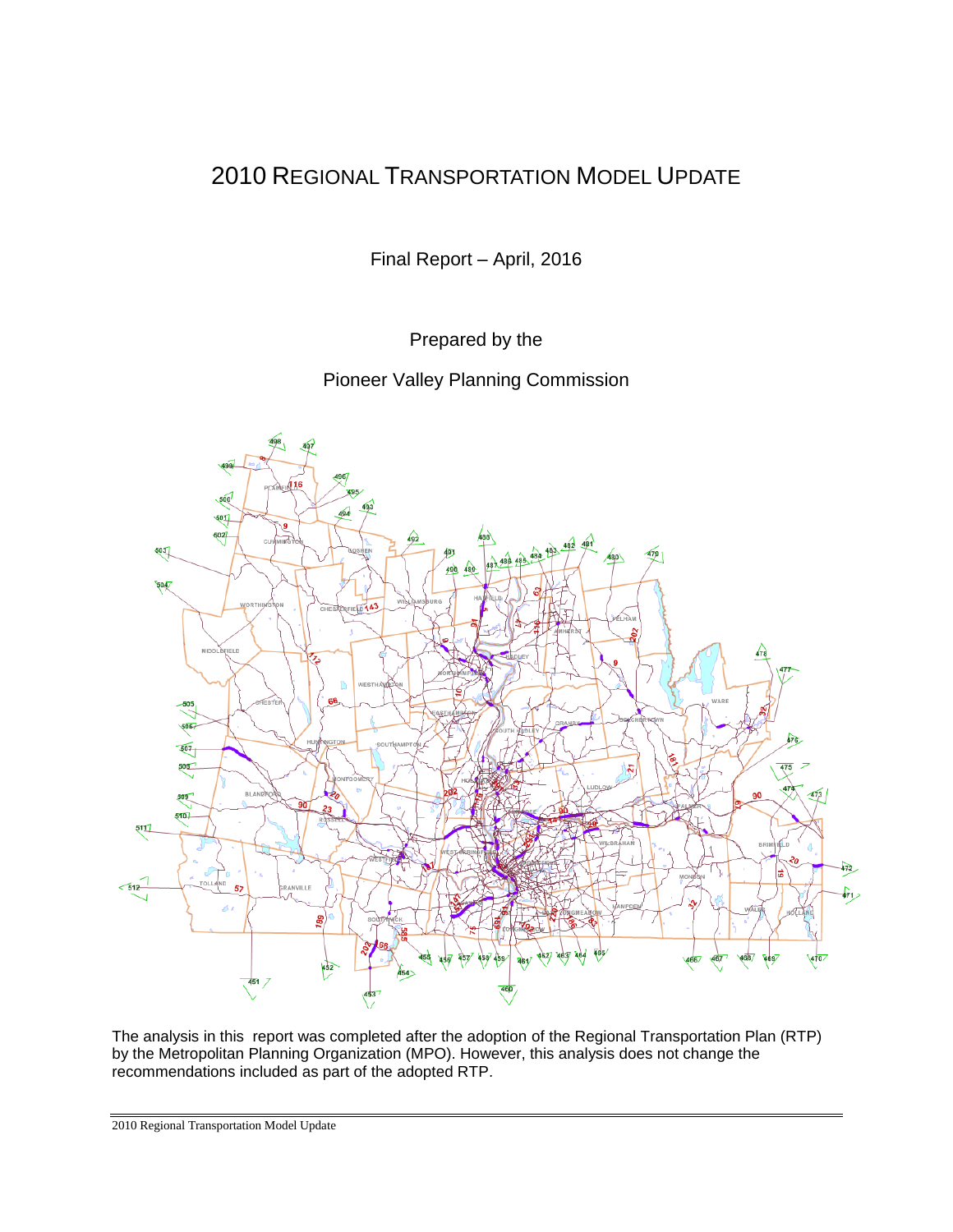|                    | 2010 REGIONAL TRANSPORTATION MODEL UPDATE                       | 1 |  |  |  |
|--------------------|-----------------------------------------------------------------|---|--|--|--|
| $A_{\cdot}$        | Introduction 11                                                 |   |  |  |  |
|                    | 1.<br>2.<br>$\mathcal{F}_{\mathcal{L}}$<br>4.<br>5 <sub>1</sub> |   |  |  |  |
| $\boldsymbol{B}$ . |                                                                 |   |  |  |  |
|                    | $\mathbf{1}$ .<br>2.<br>3.<br>$\overline{4}$ .                  |   |  |  |  |
| $\mathcal{C}$      |                                                                 |   |  |  |  |
|                    | $\mathbf{1}$ .<br>2.                                            |   |  |  |  |

### **TABLE OF CONTENTS**

### **Index of Tables**

|--|--|--|--|

# **Index of Figures**

| FIGURE 5 - ESTIMATED AVERAGE DAILY TRAFFIC FLOW ON INTERSTATE 91 (CONTINUED)14       |  |
|--------------------------------------------------------------------------------------|--|
|                                                                                      |  |
|                                                                                      |  |
|                                                                                      |  |
|                                                                                      |  |
|                                                                                      |  |
| FIGURE 11 - ESTIMATED AVERAGE DAILY TRAFFIC FLOW ON ROUTE 20 (WESTERN REGION)21      |  |
| FIGURE 12 - ESTIMATED AVERAGE DAILY TRAFFIC FLOW ON ROUTE 20 (EASTERN REGION)22      |  |
| FIGURE 13 – ESTIMATED AVERAGE DAILY TRAFFIC FLOW ON ROUTE 202 (NORTHERN REGION) 23   |  |
| FIGURE 14 – ESTIMATED AVERAGE DAILY TRAFFIC FLOW ON ROUTE 10/202 (SOUTHERN REGION)24 |  |
|                                                                                      |  |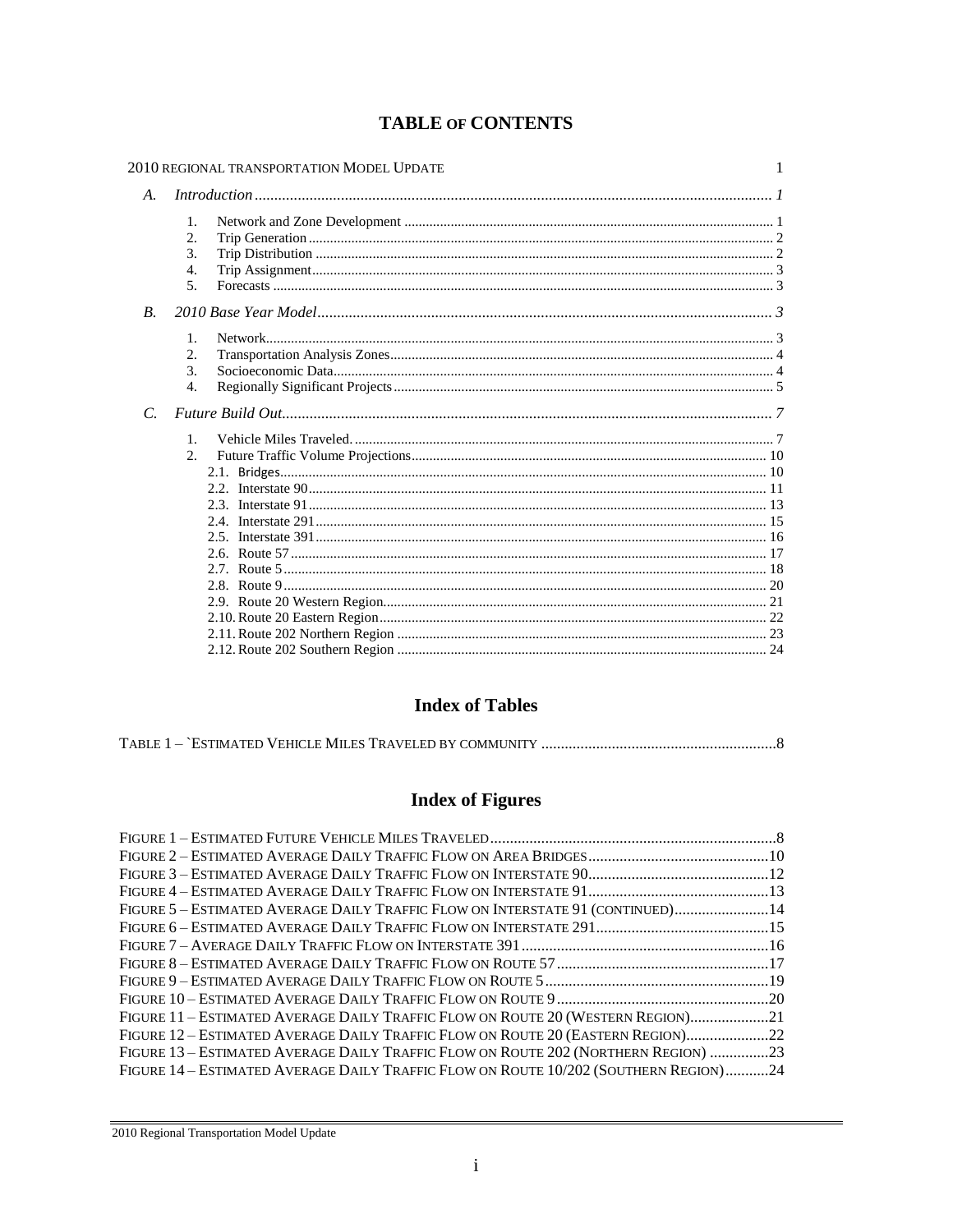### **2010 REGIONAL TRANSPORTATION DEMAND MODEL UPDATE**

### **A. INTRODUCTION**

Travel demand forecasting is a major step in the transportation planning process. By simulating the current roadway conditions and the travel demand on those roadways, deficiencies in the system are identified. This is an important tool in planning future network enhancements and analyzing currently proposed projects.

Travel demand models are developed to simulate actual travel patterns and existing demand conditions. Networks are constructed using current roadway inventory files containing data for each roadway within the network. Travel demand is generated using socioeconomic data such as household size, automobile availability and employment data. Once the existing conditions are evaluated and adjusted to satisfactorily replicate actual travel patterns and vehicle roadway volumes, the model inputs are then altered to project future year conditions.

There are four basic steps in the traditional travel demand forecasting process: trip generation, trip distribution, modal choice, and trip assignment. There is also a preliminary step of network and zone development and a subsequent step of forecasting future conditions. The Pioneer Valley Planning Commission (PVPC) uses the TransCAD software to perform a 3-step process for forecasting near and future conditions including trip generation, trip distribution and trip assignment.

### **1. Network and Zone Development**

#### 1.1 Highway Network

The preliminary step in the development of a travel demand model is identifying the network and dividing the area into workable units. The highway network is composed of nodes and lines. Nodes represent intersections or centroids. Centroids are used to identify the center of activity within a zone and connect the zone to the highway network. Lines represent roadway segments or centroid connectors. Centroid connectors represent the path from a centroid to the highway network and typically represent the local roads and private driveways within the centroid. General information required for network developments include system length, demand, service conditions and connections to zones.

#### 1.2 Transportation Analysis Zones

A Transportation Analysis Zone (TAZ) is the basic geographic unit representing tabulated data of individual households and business establishments aggregated for a region. The activity center of a zones is represented by a centroid. The centroid is not necessarily the geographic center of a zone, but rather the point that best represents the average trip time in and out of a zone. A centroid connector links the zone with the roadway network. It often represents local streets that carry traffic out

<sup>2010</sup> Regional Transportation Model Update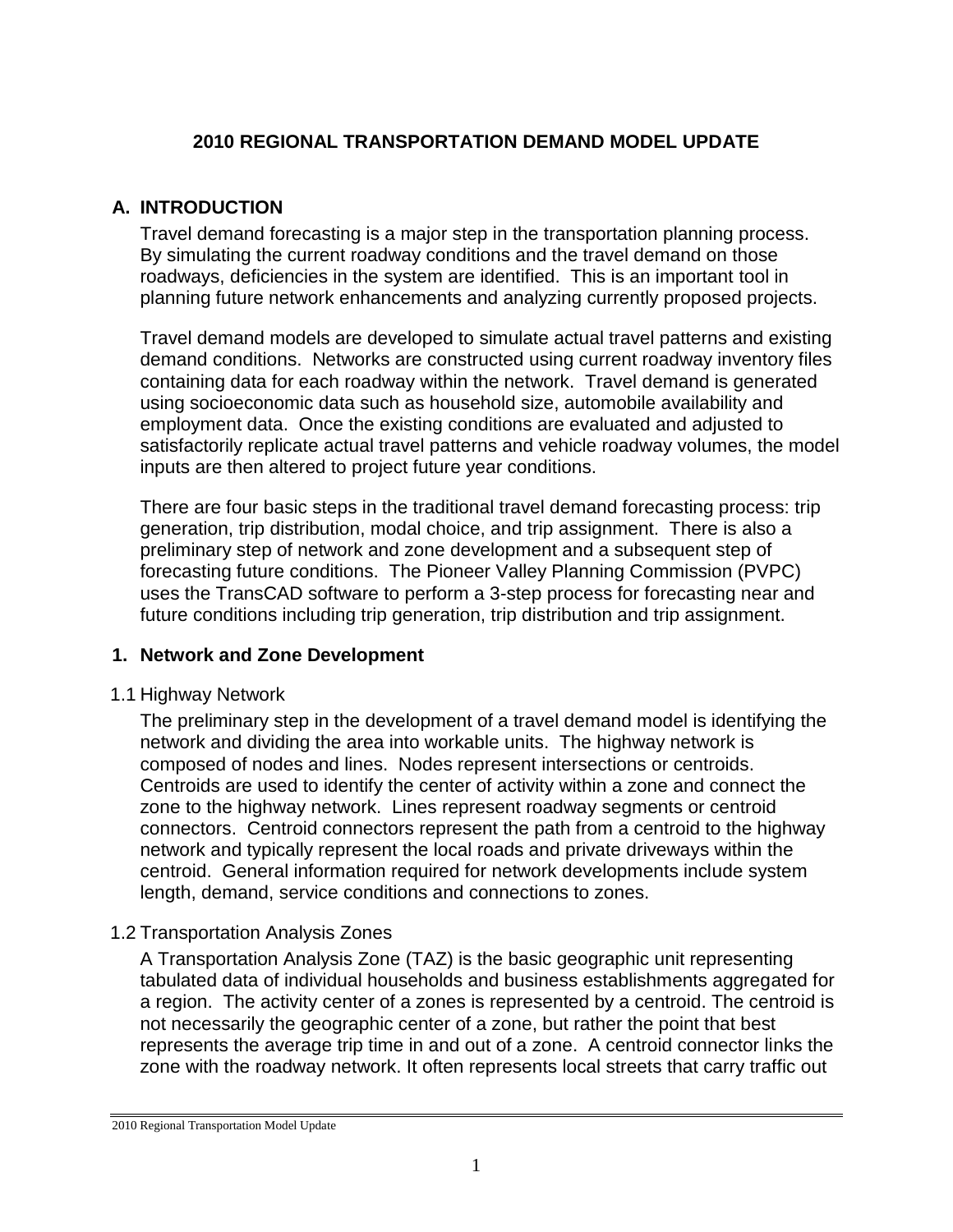of or into a zone. Centroid connectors generally connect to adjacent collector or arterial roads.

## **2. Trip Generation**

Trip generation is the first step in the modeling process. The goal of which is to identify the number of person trips that are made to and from traffic analysis areas (TAZ's). Trip generation analysis estimates the number of trips that are produced by each zone and the number of trips attracted to each zone for each of the six trip purposes:

- 1) Home-Based Work (includes work-related) (HBW)
- 2) Home-Based Personal Business (includes shopping) (HBPB)
- 3) Home-Based Social and Recreational (HBSR)
- 4) Home-Based Pick-Up and Drop-Off (HBPD)
- 5) Non-Home-Based Work (NHBW), and
- 6) Non-Home-Based Other (NHBO)

Households generally produce trips, while employment and other activity centers generally attract trips. Estimates of household based trips are affected by socioeconomic factors, such as auto ownership, and household size. Employment based trips depend on employment type (Basic/Retail/Service) and size. The trip generation model uses forecasted demographic and employment data associated with a zone to calculate person trips. Subsequently, total trips attracted are balanced to match the total trips produced to reconcile inconsistencies between them.

### **3. Trip Distribution**

Trip distribution determines the destination of the vehicle trips produced in each zone and how they are divided among all the other zones in the area. A relationship is developed between the number of trips produced by and attracted to zones and the accessibility of zones to other zones in terms of time and distance.

A basic trip distribution model is the gravity distribution model. In the gravity model, trips between zones are calculated based on the origin zone size; possible destinations size; as well as distance to neighboring zones. A friction factor is used in the gravity model to relate travel time to zone attractiveness. Travel time between two zones is based on the travel route selected and the speed on each road along the travel route. The following points list assumptions and inputs of the gravity model:

- Zone size is measured in terms of total population and total employment.
- Distance is measured in terms of travel time.
- A computerized assignment program designed to find the absolute shortest route between each pair of zones selects the travel route.

<sup>2010</sup> Regional Transportation Model Update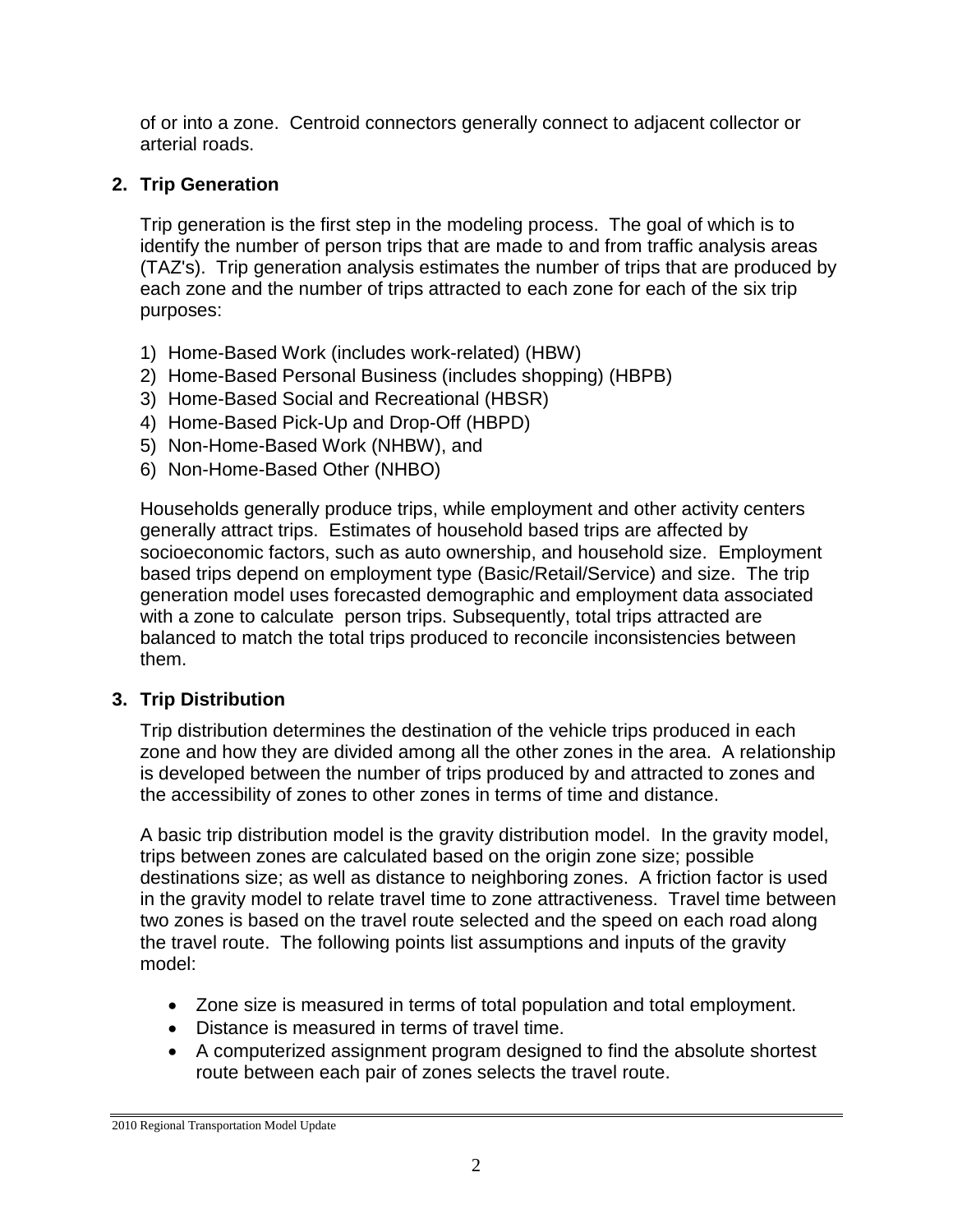### **4. Trip Assignment**

Trip assignment is used to estimate the flow of traffic on a network. The trip assignment model takes as input a matrix of flows that indicate the volume of traffic between origin and destination pairs. The flows for each origin and destination pair are loaded on the network based upon the travel time or impedance of the alternative paths that could carry this traffic.

### **5. Forecasts**

The preparation of a future year socioeconomic database is the last step in the travel demand forecast process. Forecasts of population and socioeconomic data as well as the attributes affecting travel are used to determine the number of trips that will be made in the future. The basic future year forecasts include total regional population, total number of households, and total number of jobs. The forecasted values are then divided by community in a region and subsequently divided into the various Transportation Analysis Zones. The zone-level estimates that forecasts provide are direct inputs in the travel demand forecasting model. Once travel demand is known and deficiencies identified, alternative transportation systems may be developed.

### **B. 2010 BASE YEAR MODEL**

The regional travel demand model is made up of three major components: a roadway network, transportation analysis zones, and socioeconomic data. Each of these components add a critical contribution to the development of a working transportation simulation model. The 2010 base year model used 2010 socioeconomic data in a Quick Response trip generation model to calculate the home-based trips productions per housing unit as well as the non home-based trips production per retail/non-retail employee, and household. The 2011-MTS survey data was used by the CTPS staff to estimate trip rates by area type. Standard vehicle occupancy rates. were used to convert personal trips into vehicle trips before conducting the trip assignment process. This model was updated according to guidance of the MassDOT planning staff to a 2010 Base Year Model using information from the 2010 Census as part of the Federal Fiscal Year 2015 Unified Planning Work Program for the Pioneer Valley MPO.

### **1. Network**

A roadway network represents the regional transportation system in the regional travel demand model. A highway network was developed based on the federal functional classification of roadways. All roadways in the region classified as interstate, principal arterial and collector were included in this highway network. Local roads carrying minimal through traffic were represented only as centroid connectors to areas of traffic activity in a TAZ.

The characteristics of a roadway were coded as attributes and tabulated in a regional database for each line representing the roadway. Generally, speed and capacity attributes were based on the functional classification of a roadway and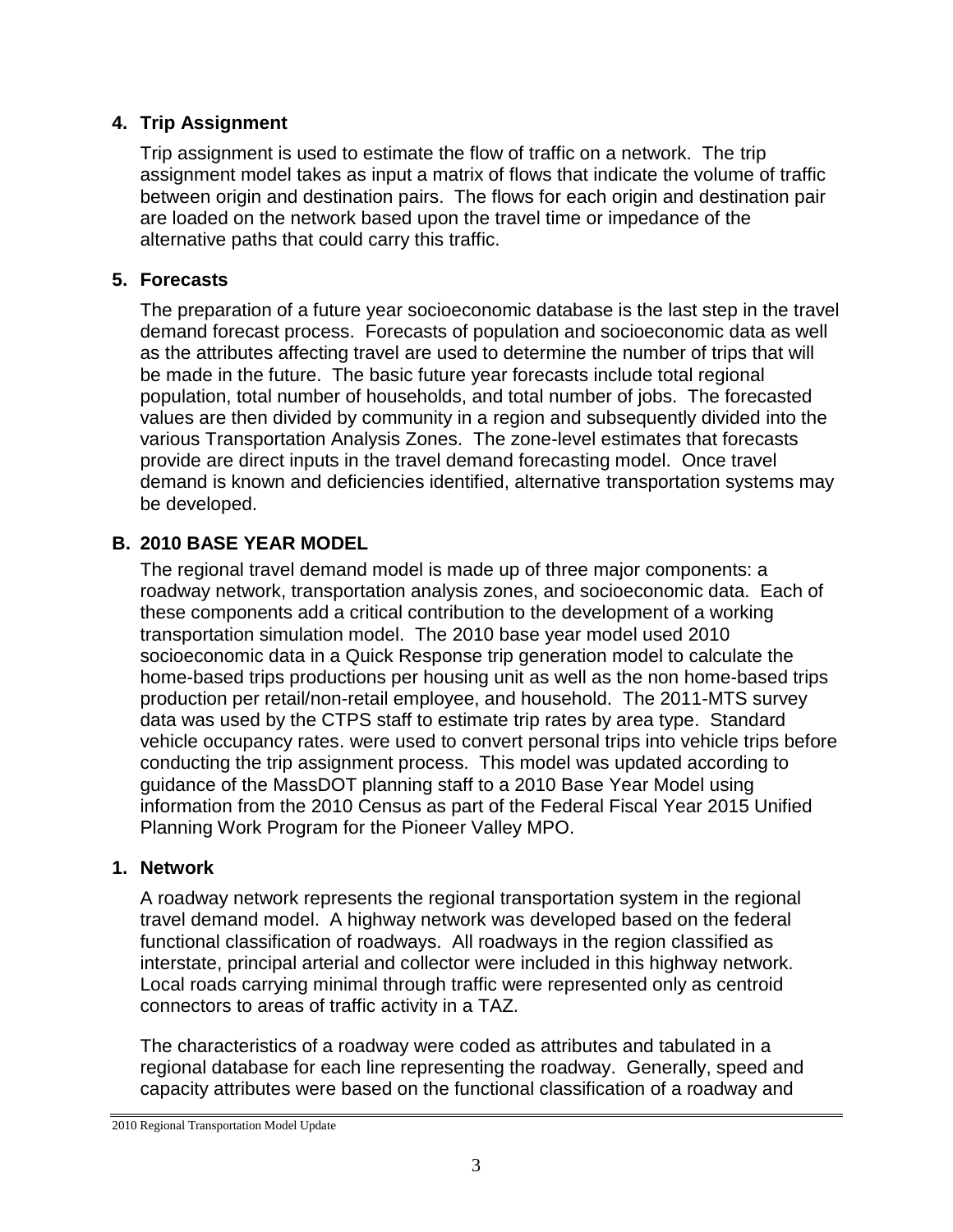determined from the state roadway inventory files for the region. Adjustments were made to these attributes based on field observations, examination of aerial photographs, and review of regional and local traffic studies. Adjustments to these inputs were also made to better replicate regional travel activity in the model simulation. Out of the 45,719 roadway links in the Pioneer Valley regional network, a third (15,507) are included in the model. Local roadway links with a functional classification of zero are excluded from the model.

### **2. Transportation Analysis Zones**

Transportation Analysis Zones are geographic divisions of a region into analysis units that allow linking tabulated data to a physical location serviced by the roadway network. Attributes of a TAZ include socioeconomic data which would impact the generation of trips in a zone either by spurring the production of trips or the attraction of trips to that zone. The current TAZ's size and location is based on the 2010 Census because it is the most comprehensive, current, and readily available source of socioeconomic and demographic information. The Pioneer Valley area is divided by the census into units of geographic areas called blocks containing the socioeconomic and demographic information and aggregated into block groups. The 2010 TAZ's geographic boundaries match the 2010 census block group boundaries for the most part except for certain urban areas warranting further detail due to a concentration of activity. On the other hand, two block groups were aggregated in a rural area with minimal activity. The Pioneer Valley region 2010 base year model has 462 internal zones, and 62 external zones that represent external stations.

### **3. Socioeconomic Data**

Basic socioeconomic data for the 2010 base year model came from the 2010 Census at the block level. Detailed socioeconomic data was obtained from the American Community Survey (ACS) 2009-2013 five year estimates at the tract level. The socio economic data included the following list of variables: population, number of households, population in households, population in group quarters, auto availability, income, and number of workers.

The employment data was obtained from the department of labor for each of the communities in the region. The total number of workers in each community was then distributed into the various zones in that community according to their ratios in the ACS survey. After breaking down of the number of jobs by job types they were aggregated into three categories: Basic, Retail, and Service.

To build the 2010 Census block / TAZ and 2010 Census tract / TAZ lookup tables used to generate the demographic tables, the following steps were performed by the MassDOT planning staff:

 The original TAZ shapefile based on the 2000 Census geographies was overlayed with 2010 Census block polygon features from the 2012 TIGER base map (ArcGIS identity tool). The quality of the 2012 TIGER is much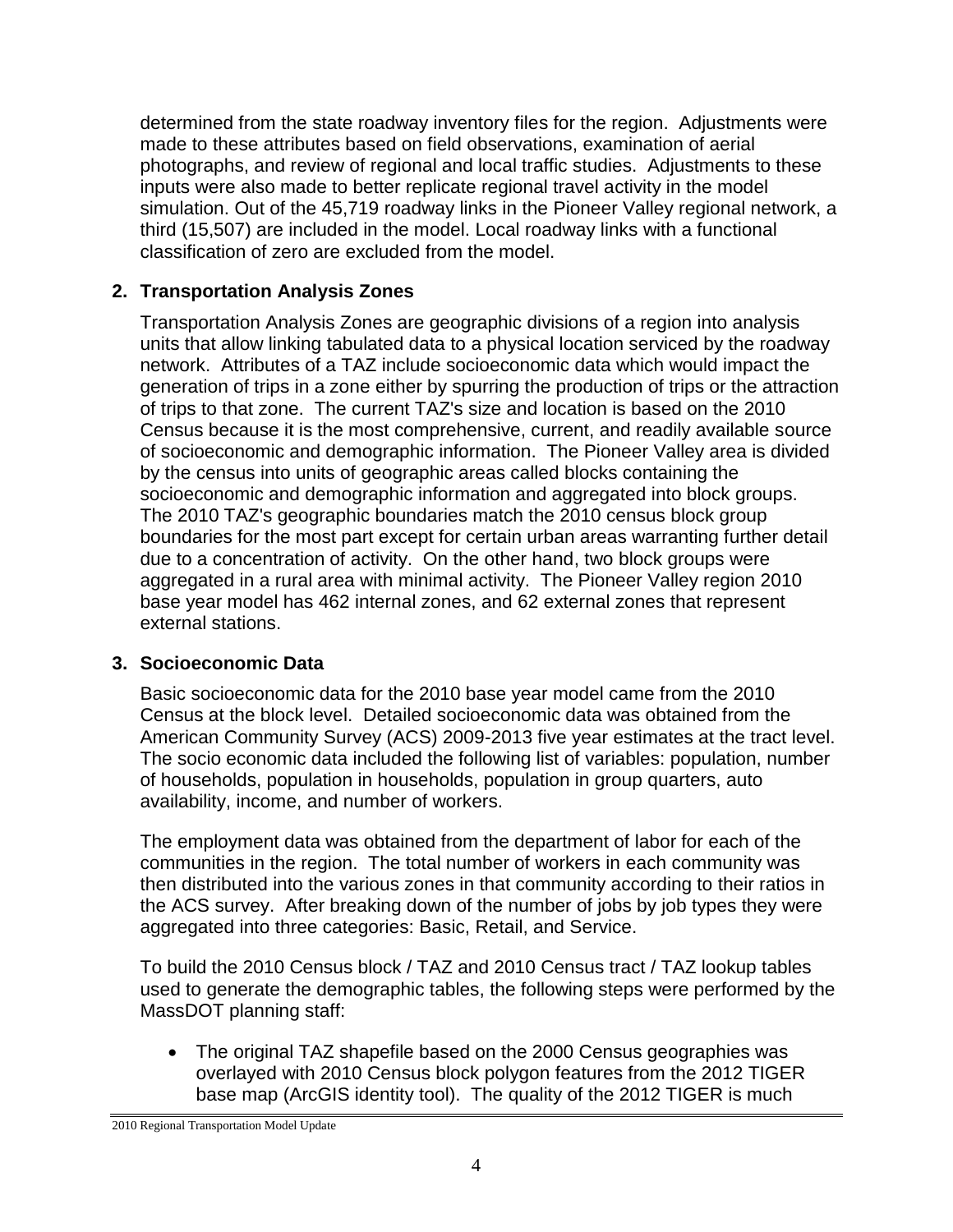better than that of earlier generations, and the features align quite well with those of other datasets in our spatial database as well as with aerial imagery.

- The resulting polygon attributes were edited to ensure that TAZs nest completely within a single town (except zone 10, which includes all of Middlefield and Worthington).
- Attributes were edited to ensure that 2010 Census blocks are not split among multiple TAZs. There is one exception to the no splits rule for Springfield tract 800900, block 1000 which is split between zones 245 and 246. For this block "Google Street View" was used to count the housing units in the zone 245 portion in order to estimate a factor for splitting the block data between the two zones.
- The resulting block / TAZ lookup table were used to estimate total population, household population and group quarters population by TAZ from 2010 Census Summary File 1 block level statistics. This block / TAZ lookup was also used to generate the various factors in the 2010 Census tract / TAZ lookup table.
- The tract / TAZ lookup table was used to generate the tables of household statistics (vehicles, workers, income) from the 2010 American Community Survey 5-year Summary File. Tract statistics were used to generate these tables due to high margins of error among block group estimates. The ACS household statistics were adjusted at the tract level to match 2010 Census total households before applying the tract / TAZ factors to generate the TAZ summaries.
- The employment data was extracted from the AASHTO Census Transportation Planning Products (CTPP) web query tool. This data is published at the tract level as well, and was allocated to TAZ based on the percentage of the land area of a tract that is contained in each of one or more TAZs. The CTPP employment estimates (collected between 2006 and 2010) were then adjusted so that town totals match the ES-202 totals published by the Massachusetts Executive Office of Labor and Workforce Development.

### **4. Regionally Significant Projects**

Only "regionally significant" projects are required to be included in travel demand modeling efforts. The final federal conformity regulations define regionally significant as follows:

**Regionally significant:** a transportation project (other than an exempt project) that is on a facility which serves regional transportation needs (such as access to and from the area outside of the region, major activity centers in the region, major planned developments such as new retail malls, sport complexes, etc., or transportation terminals as well as most terminals themselves) and would be included in the modeling of a metropolitan area's transportation network, including at a minimum all principal arterial highways and all fixed guideway transit facilities that offer an alternative to regional highway travel.

<sup>2010</sup> Regional Transportation Model Update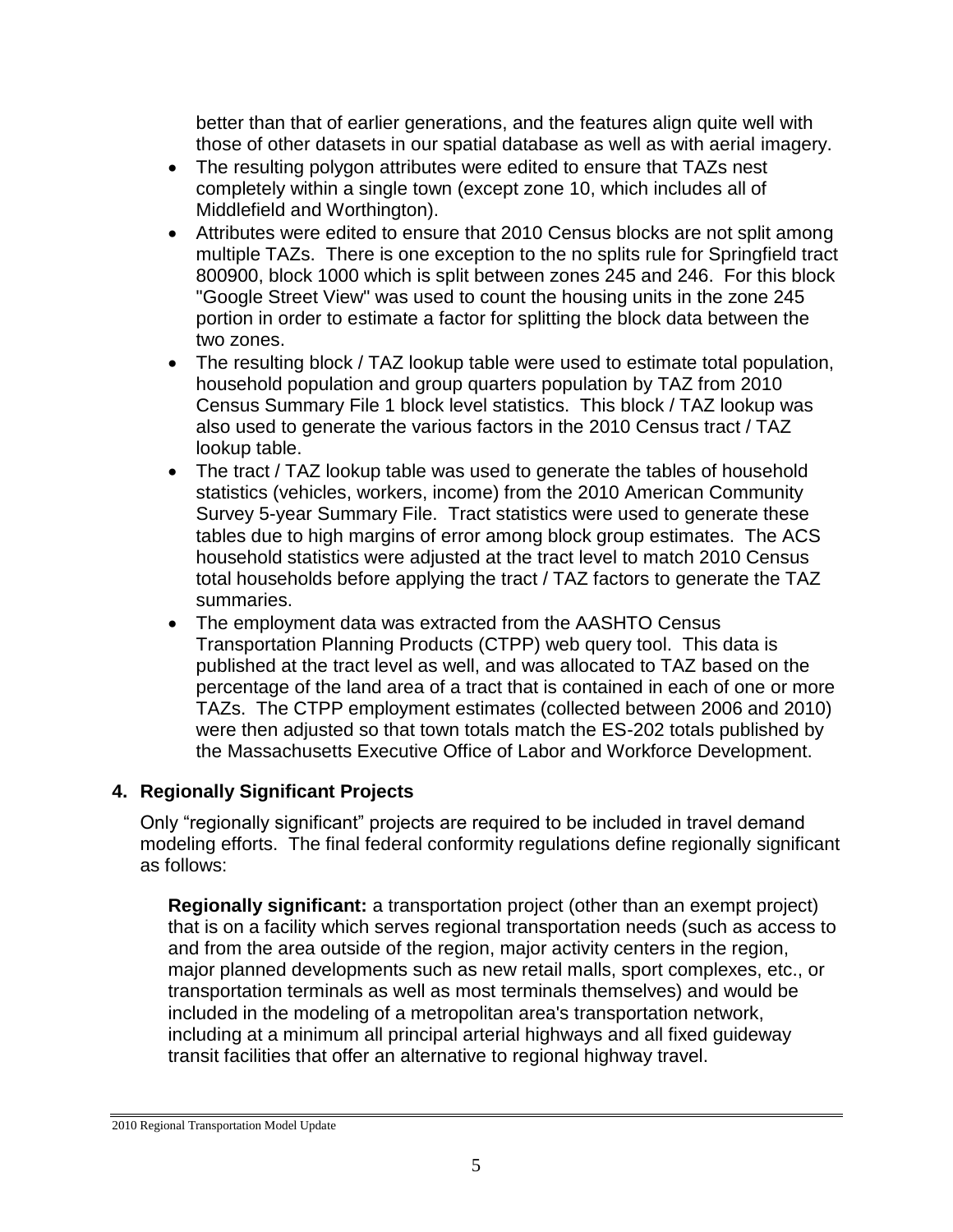"Non-Exempt" projects add capacity to the existing transportation system and must be included as part of the air quality conformity determination for the RTP. Examples of "Non-Exempt" projects include those defined as regionally significant in addition to projects expected to widen roadways for the purpose of providing additional travel lanes.

Projects considered regionally significant were included as part of the 2010 Baseline model network and subsequent future model networks based on the project's expected construction date. These projects include non exempt system expansion projects that were financially constrained.

The 2010 base year roadway network includes all regionally significant TIP projects that were already included in the 2000 Baseline model network as well as projects that were completed by the end of 2010. Those projects include the following:

- Hadley: Widening Route 9 from two lanes to four lanes from West Street to Coolidge Bridge.
- Hadley/Northampton: Rehabilitation of the Coolidge Bridge with lane addition and widening from three lanes to four lanes.
- Springfield: Reverse the direction of four existing I-91 ramps.
- Westfield: Route 10/202 Great River Bridge two bridges acting as one-way pairs.
- Holyoke: Commercial Street extension project from the I-391 ramp to Appleton Street.
- Chester: Maple Street Bridge one way northbound, connecting Route 20 to Main Street.

The 2020 model network includes the following regionally significant projects:

- Wilbraham: Boston Road reconstruction. Currently one lane in each direction, will become two lanes in each direction. Project starts at the Springfield City Line and continues east to Stony Hill Road (0.28 miles), but does not include Stony Hill Road. Expected in 2016.
- Through the region: New Commuter Rail Service from Hartford, CT to Greenfield, MA. (Currently not modeled)
- Hadley: Route 9 Phase 1 Widens Route 9 from one lane to two lanes in each direction. Project starts west of Middle Street and continues until East Street. Expected in 2020.

The 2030 model network includes the following regionally significant projects:

 Hadley: Route 9 Phase 2 - Widens Route 9 from one lane to two lanes in each direction. Starts at East Street and continues to the Lowe's driveway. Expected in 2023

<sup>2010</sup> Regional Transportation Model Update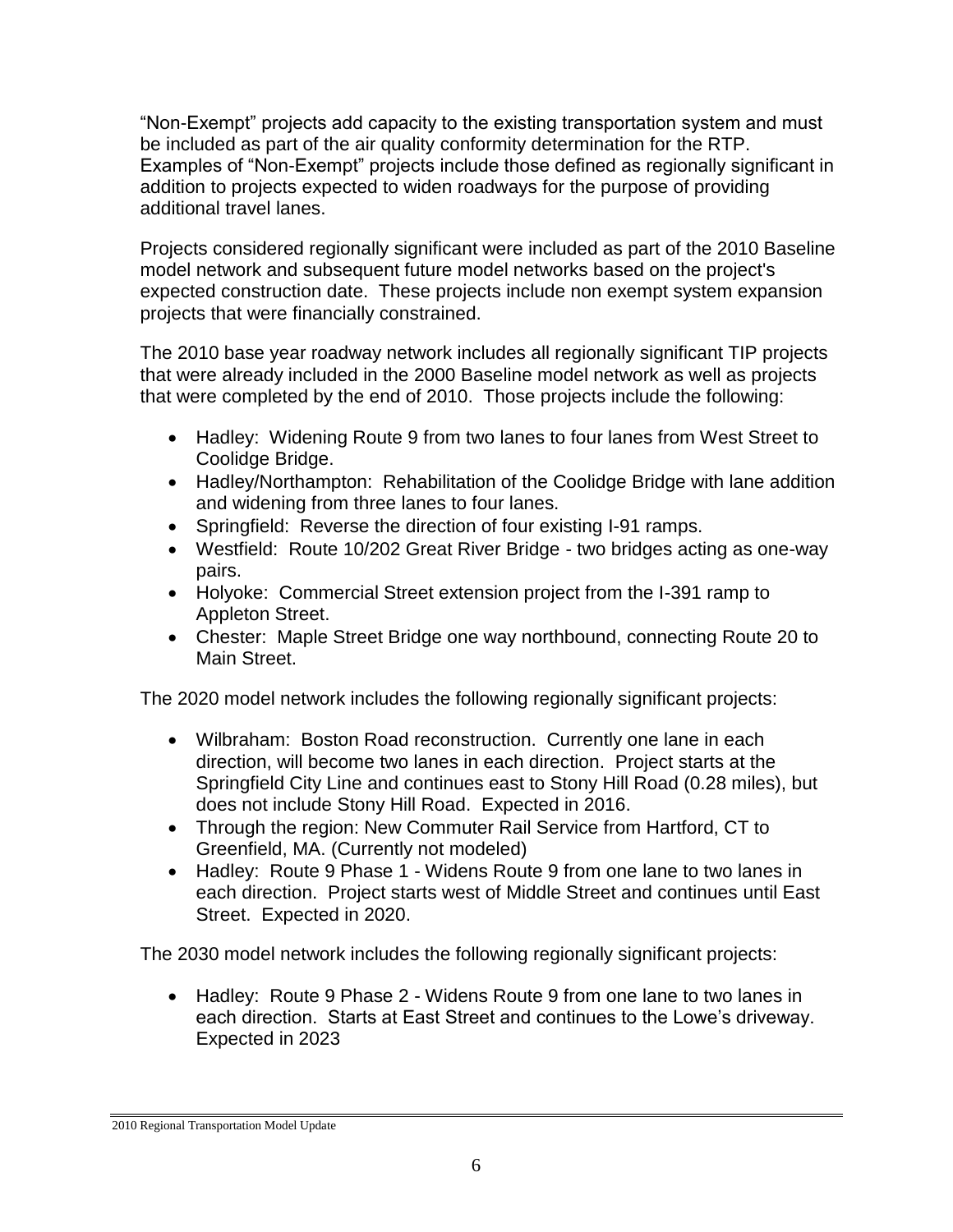Hadley: Route 9 Phase 3 - Widens Route 9 from one lane to two lanes in each direction. Project starts east of the Lowe's driveway and continues to the Home Depot driveway. Expected in 2026.

### **C. FUTURE BUILD OUT**

Future Build Out Years of the Regional Travel Demand Model were projected consecutively in ten year increments from the Base Year 2010 to cover the 30 year span of the long range transportation plan. Therefore, build out years were selected for 2020, 2030, and 2040. Each build out year uses projected land use socio economic data based on anticipated growth in population, households, and employment as inputs for the build out model. The roadway network was modified to reflect any regionally significant projects that are planned to be completed by that specific build out year. The regional travel demand model was rerun for each of these build out years using the appropriate inputs to estimate the Average Daily Traffic Flow on the regional roadway network and from there calculate the Average Daily Vehicle Miles Traveled (VMT) by multiplying link flow by link length.

### **1. Vehicle Miles Traveled**

Total Vehicle Miles Traveled (VMT) were estimated for model years 2010, 2020, 2030, and 2040 based on Census 2010 data. The total estimated VMT in base year 2010 model was 13,726,171 (Figure 1). Total VMT was projected to increase over the next thirty years with growth rates slowing down with time. Annual compound growth rates between model projection years were as follows: 0.29% per year from 2010 to 2020, 0.26% per year from 2020 to 2030, and 0.13% per year from 2030 to 2040.

These estimates were derived from the results of model build out years using updated socio economic land use data provided by the Central Transportation Planning Staff (CTPS) for the Pioneer Valley Region. The results in this section came from the new PVPC Regional Travel Model developed in 2015 in collaboration with CTPS and MassDOT. Earlier estimates of regional VMT for 2010 and future build out year projections were furnished by MassDOT and derived from the Statewide Travel Model. The PVPC Regional Travel Demand Model uses different assumptions and data inputs than the Statewide Travel Demand Model. Therefore, it is expected that the output results would be different as well.

<sup>2010</sup> Regional Transportation Model Update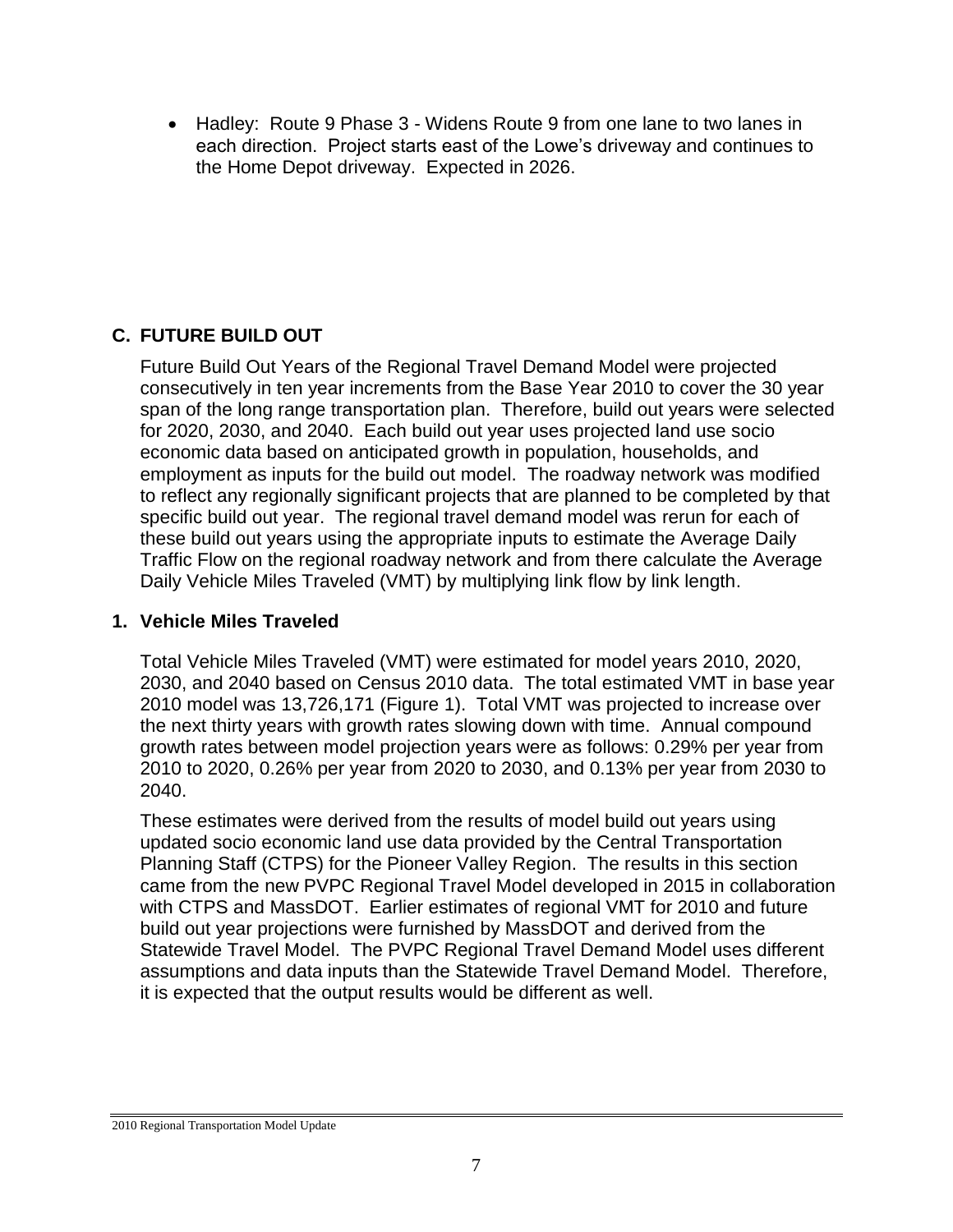

**Figure 1 - Estimated Future Vehicle Miles Traveled** 

Vehicle Miles Traveled tabulated by community validated the growth patterns projected by community in the Pioneer Valley (Table 1).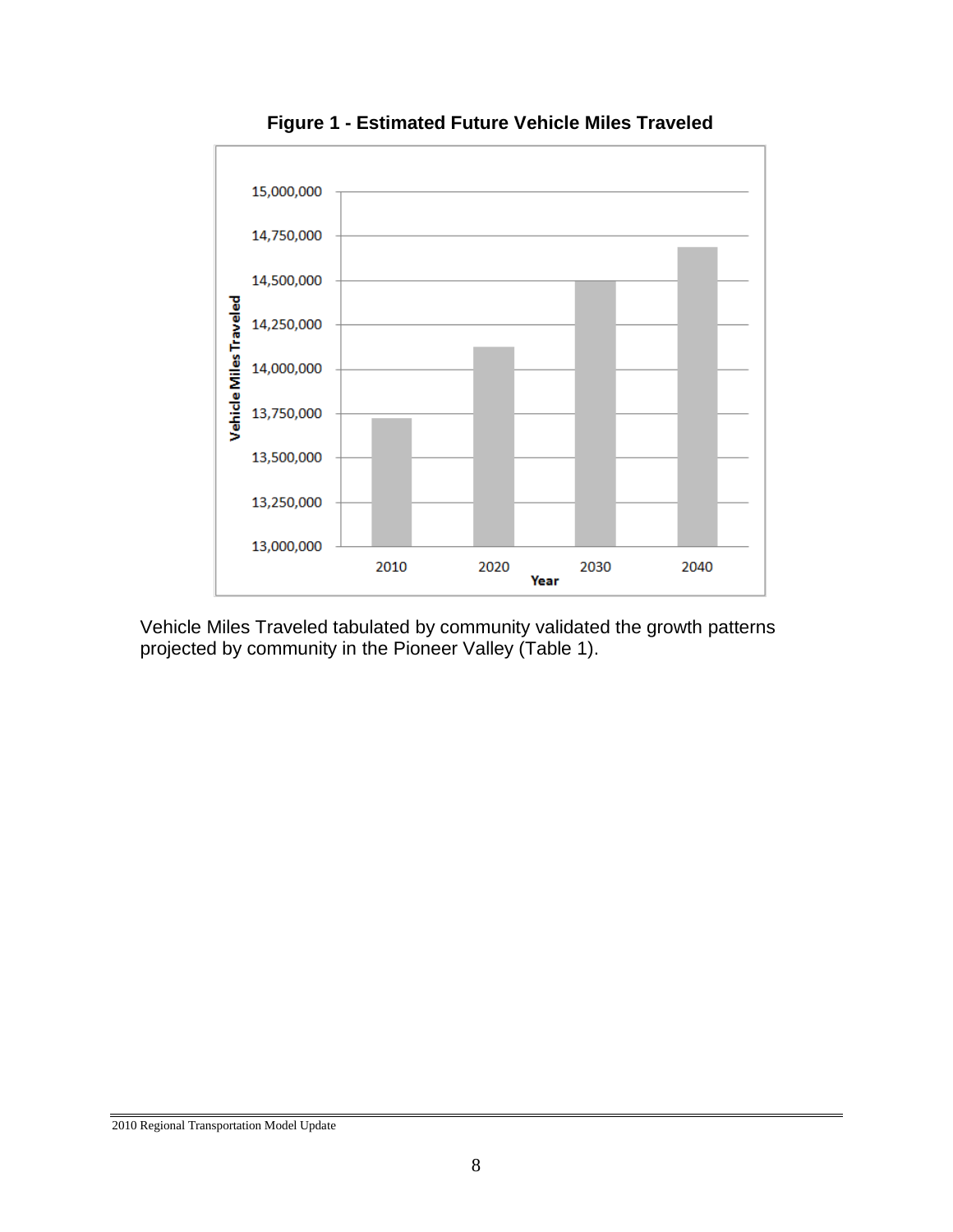| Town                    | <b>2010 VMT</b> | <b>2020 VMT</b> | 2030 VMT   | <b>2040 VMT</b> |
|-------------------------|-----------------|-----------------|------------|-----------------|
| Agawam                  | 605,620         | 624,396         | 639,063    | 645,779         |
| Amherst                 | 336,120         | 341,774         | 362,868    | 369,763         |
| Belchertown             | 303,642         | 316,480         | 325,877    | 332,238         |
| <b>Blanford</b>         | 184,669         | 189,940         | 194,234    | 196,903         |
| <b>Brimfield</b>        | 262,028         | 269,224         | 274,706    | 277,976         |
| Chester                 | 31,098          | 31,373          | 31,467     | 31,235          |
| Chesterfield            | 31,303          | 31,352          | 31,225     | 30,762          |
| Chicopee                | 1,117,536       | 1,151,762       | 1,183,998  | 1,200,253       |
| Cummington              | 53,061          | 54,215          | 55,003     | 55,297          |
| East Longmeadow         | 276,168         | 286,693         | 297,697    | 306,414         |
| Easthampton             | 220,428         | 228,462         | 236,270    | 239,001         |
| Goshen                  | 50,927          | 52,142          | 52,923     | 53,403          |
| Granby                  | 160,704         | 165,836         | 169,427    | 170,765         |
| Granville               | 44,250          | 44,985          | 45,594     | 45,958          |
| Hadley                  | 377,492         | 389,279         | 407,025    | 413,296         |
| Hampden                 | 91,448          | 95,523          | 98,741     | 100,738         |
| <b>Hatfield</b>         | 153,053         | 157,435         | 161,200    | 163,256         |
| <b>Holland</b>          | 32,699          | 33,521          | 34,021     | 34,302          |
| Holyoke                 | 1,269,455       | 1,305,039       | 1,340,150  | 1,355,979       |
| Huntington              | 39,501          | 39,799          | 39,840     | 39,540          |
| Longmeadow              | 376,512         | 385,388         | 392,659    | 396,889         |
| Ludlow                  | 607,161         | 624,008         | 639,806    | 646,942         |
| Middlefield             | 4,744           | 4,794           | 4,837      | 4,803           |
| Monson                  | 176,707         | 180,519         | 183,949    | 185,954         |
| Montgomery              | 11,965          | 12,202          | 12,349     | 12,368          |
| Northampton             | 815,845         | 831,911         | 847,818    | 855,262         |
| Palmer                  | 650,532         | 664,489         | 676,081    | 681,928         |
| Pelham                  | 54,671          | 56,470          | 58,071     | 58,929          |
| Plainfield              | 22,327          | 23,011          | 23,574     | 23,838          |
| <b>Russell</b>          | 127,551         | 130,608         | 131,103    | 133,659         |
| South Hadley            | 184,373         | 188,589         | 192,589    | 194,773         |
| Southampton             | 105,530         | 110,263         | 115,053    | 116,453         |
| Southwick               | 225,878         | 233,700         | 239,854    | 242,196         |
| Springfield             | 2,284,007       | 2,370,197       | 2,440,310  | 2,486,910       |
| <b>Tolland</b>          | 15,999          | 16,381          | 16,707     | 16,915          |
| Wales                   | 25,418          | 25,993          | 26,575     | 26,856          |
| Ware                    | 141,262         | 143,453         | 144,856    | 145,202         |
| <b>West Springfield</b> | 1,014,411       | 1,045,407       | 1,069,966  | 1,079,420       |
| Westfield               | 762,563         | 782,606         | 796,618    | 805,745         |
| Westhampton             | 35,735          | 36,395          | 36,818     | 36,523          |
| Wilbraham               | 330,994         | 340,831         | 350,512    | 358,870         |
| Williamsburg            | 97,214          | 98,911          | 100,000    | 100,579         |
| Worthington             | 14,118          | 14,151          | 14,080     | 13,872          |
| <b>Total</b>            | 13,726,717      | 14,129,505      | 14,495,513 | 14,687,746      |

**Table 1 - Estimated Vehicle Miles Traveled by Community**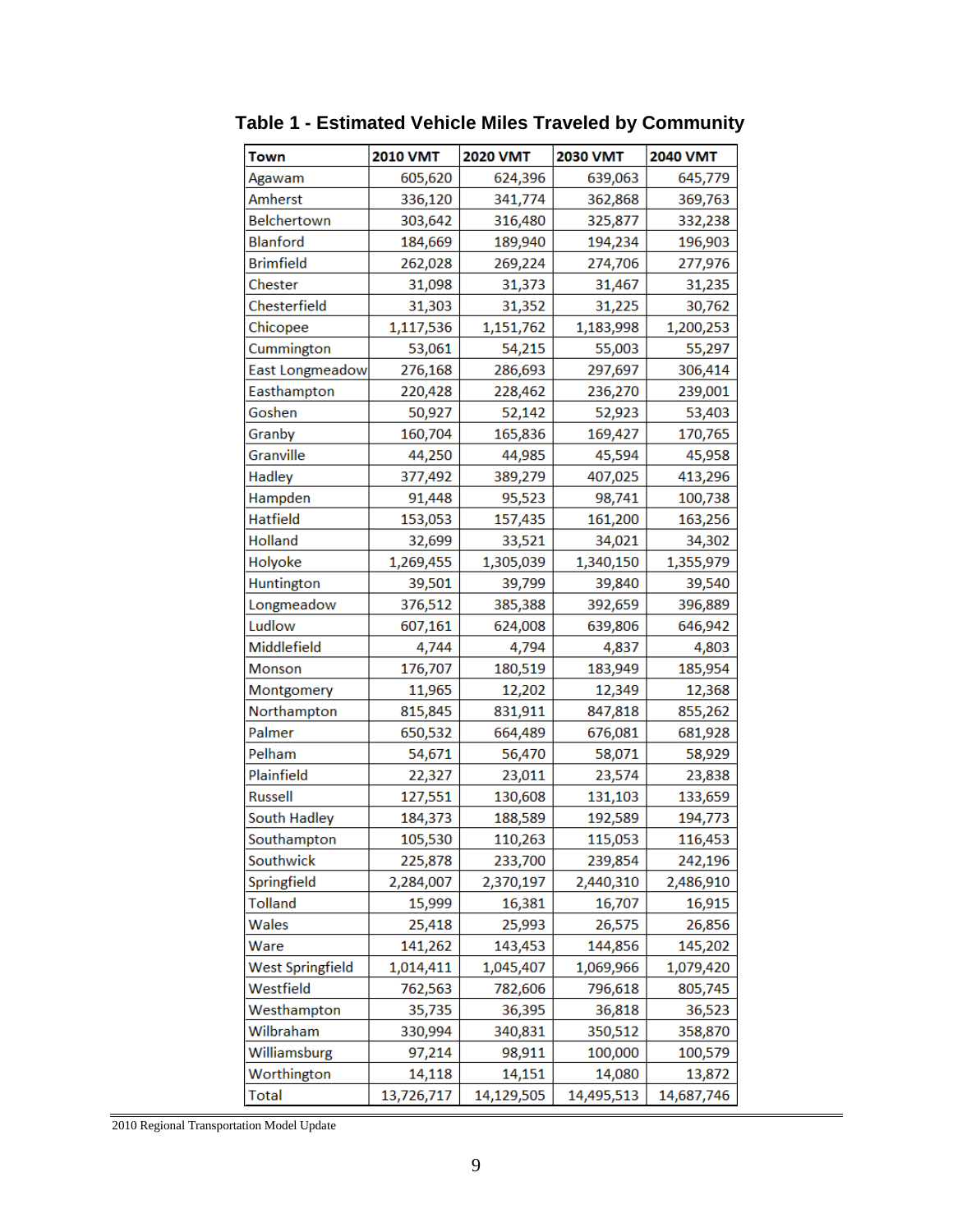#### **2. Future Traffic Volume Projection Estimates**

The Average Daily Traffic (ADT) at key points along major corridors within the Pioneer valley region was calculated from local and statewide traffic counts. Total traffic flows were estimated for the base year model 2010 and compared with 2010 ADT counts. Traffic flows along major corridors within the region were estimated for the three build year models 2020, 2030, and 2040 and were used to generate the following figures to represent the change in traffic flow over the 30 year span of the plan between 2010 and 2040.

#### 2.1. Bridges

There are six major bridges in the Pioneer Valley region that provide vital connections for arterial roadways across the Connecticut River. The Julia Buxton Bridge (Route 5/57), more commonly known as the South End Bridge connects I-91 in Springfield with Routes 5 and 57 in Agawam. The Memorial Bridge (Route 147) and the North End Bridge (Route 20) connect the City of Springfield and the Town of West Springfield. Two bridges connect the City of Holyoke to the Town of South Hadley via Route 116 and Route 202 respectively. The Calvin Coolidge Bridge connects the City of Northampton to the Town of Hadley via Route 9.

The average daily traffic flows on the South End, Memorial, and North End bridges was projected to significantly increase from 2010 to 2020. This was likely the result of an expected growth in employment in Springfield (Figure 2).



**Figure 2 - Estimated Average Daily Traffic Flow on Area Bridges**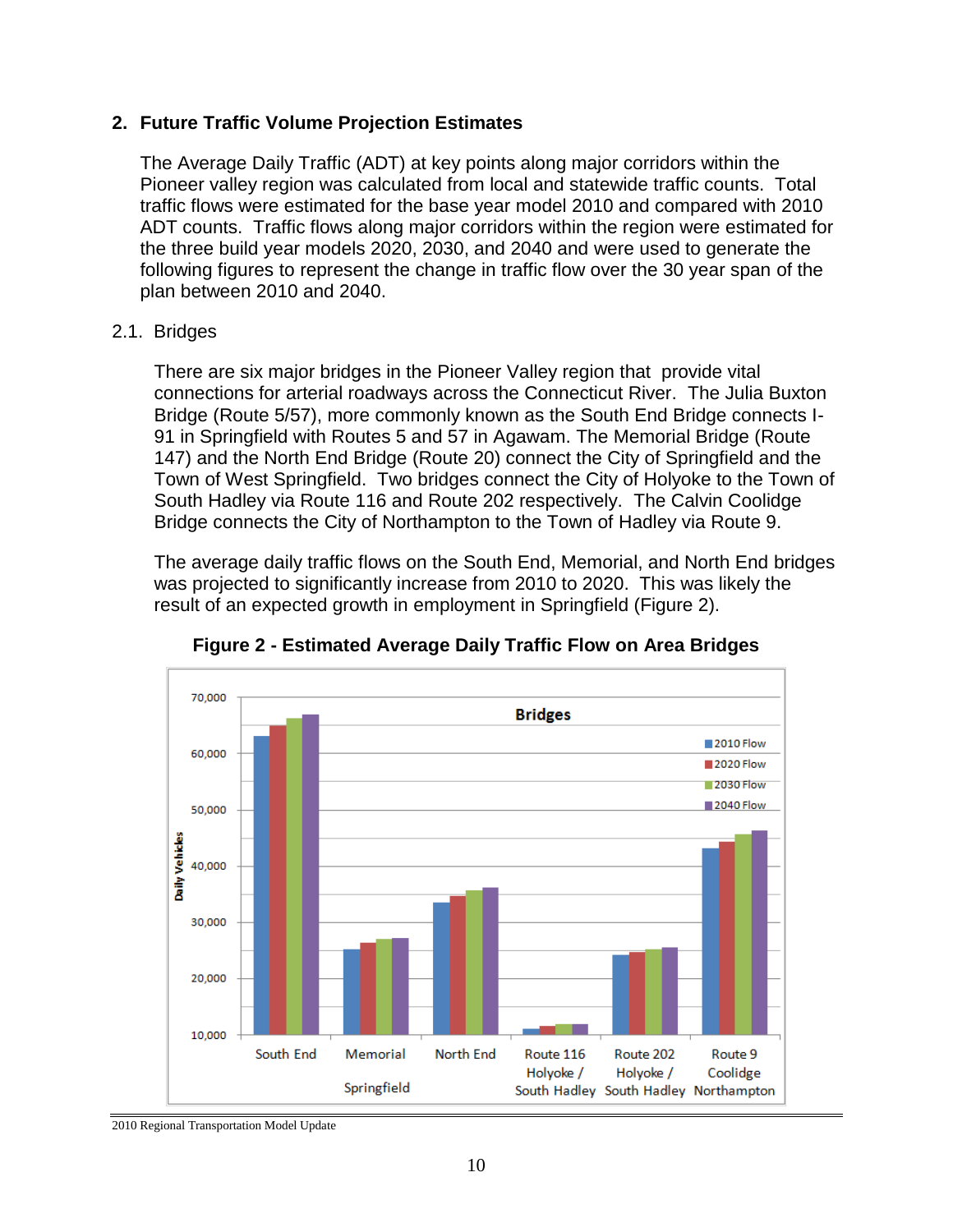#### 2.2. Interstate 90 (Massachusetts Turnpike)

Traffic volumes on the Massachusetts Turnpike (Interstate 90 or I-90) within the Pioneer Valley region between exits 4 and 8 were estimated to steadily increase from 2010 to 2040 (Figure 3). Traffic volumes on I-90 had highest volumes west of exit 7, at the traffic count location between interchange 6 and 7. There was a difference of approximately 15,000 in traffic volume attributed to traffic from I-291 accessing I-90 at Interchange 6. The largest urban community in the Pioneer Valley is the City of Springfield, through which I-291 provides direct access to regional hospitals and the bulk-mail distribution center. The Westover Metropolitan Airport and Westover Air Base in the City of Chicopee's closest access to I-90 is also via interchange 6.

Several factories and major industries are located in northeast section of Springfield flanked by access roads to interchanges 6 and 7 of I-90. These include Solutia Inc. and Smith and Wesson Corp. Traffic flow volume between interchange 7 and 8 was second in magnitude in the region. Route 21 provides access to I-90 at Interchange 7 for the City of Springfield and Town of Ludlow. Parker Street (Route 21) in the City of Springfield provides access to several residential neighborhoods as well as the Eastfield Mall. The Hampden County Correctional Facility at Stonybrook is located in Ludlow and is accessed via either interchange 6 or 7.

<sup>2010</sup> Regional Transportation Model Update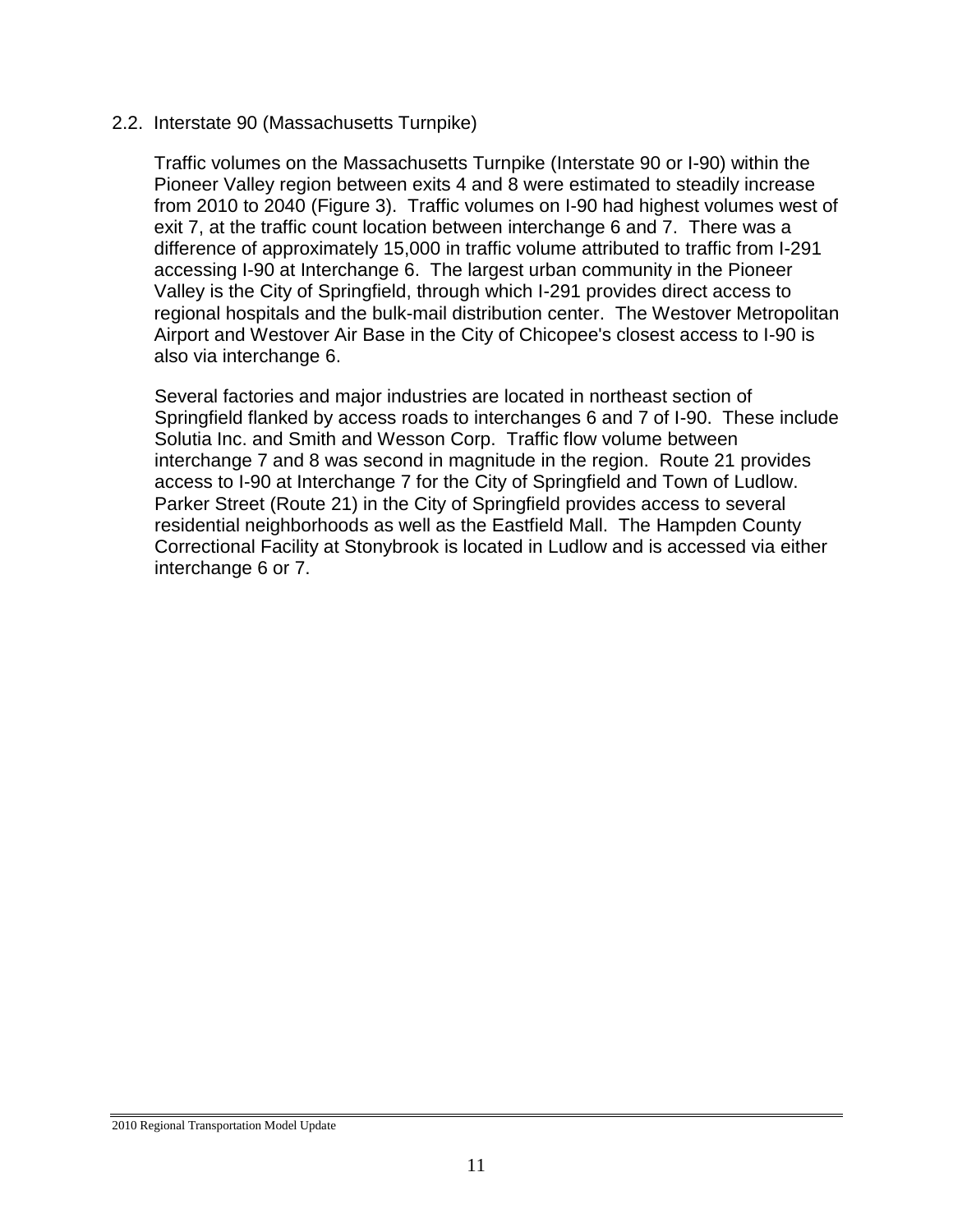

**Figure 3 - Estimated Average Daily Traffic Flow on Interstate 90**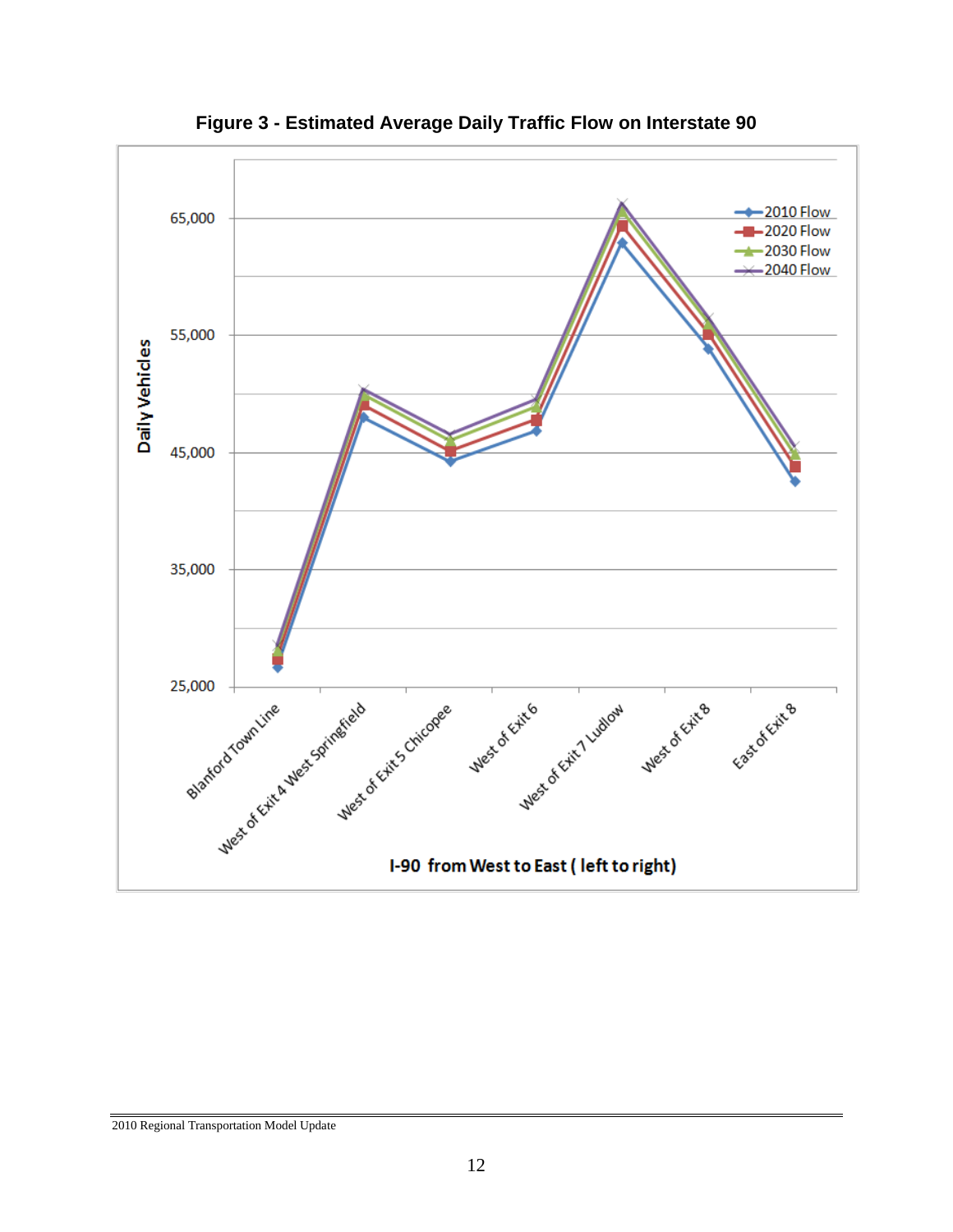#### 2.3. Interstate 91 (I-91)

Average traffic flow volumes along I-91 were estimated to experience a larger increase between exits 3 and 13 in Springfield and West Springfield, while traffic volumes moderately increased north of Exit 16 in Holyoke (Figure 4). The largest increase in traffic flow volumes occurred through the Central Business District Areas (CBD) in the larger urban communities of Springfield, West Springfield and Holyoke.

Traffic from I-291 and I-391 merges with Traffic on I-91 between Interchanges 9 and 12. I-91 Exit 9 provides access to three major area hospitals: Baystate, Mercy, and Shriners. Interchange 13 also provides access to many businesses on Riverdale Street. Interchange 12 connects I-91 with I-391, which in turn connects the second and third largest communities in the Pioneer Valley, the cities of Holyoke and Chicopee. This increase in traffic flow reflected the growth trends in population and employment within these areas between 2010 and 2040.

#### **Figure 4 - Estimated Average Daily Traffic Flow on Interstate 91**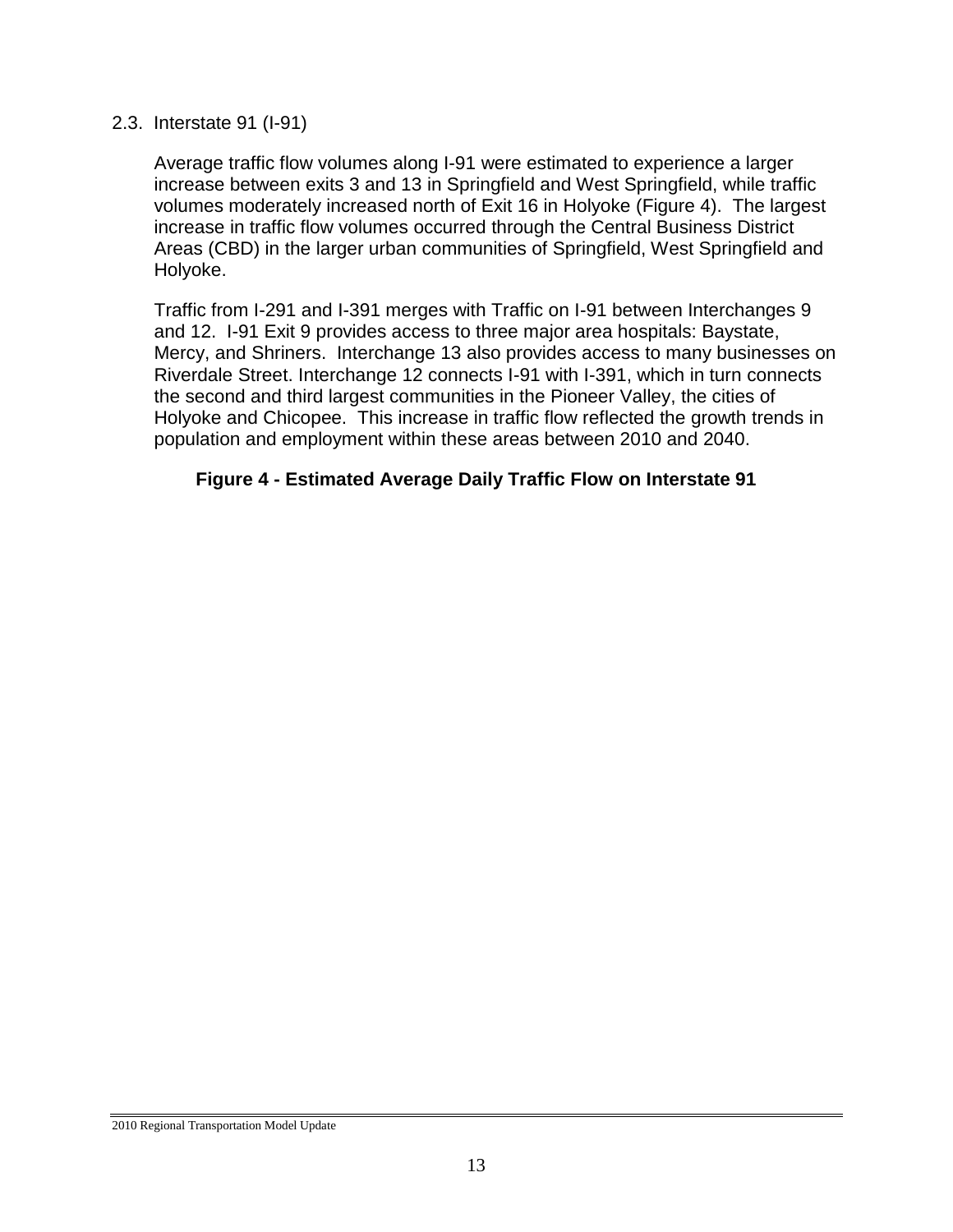

The major activity center at Interchange 15 is the Holyoke Mall in addition to hotels, and business offices (Figure 5). Interchange 19 provides access to Route 9 and connects to a major employer in the region, the University of Massachusetts in Amherst.

#### **Figure 5 - Estimated Average Daily Traffic Flow on Interstate 91 (continued)**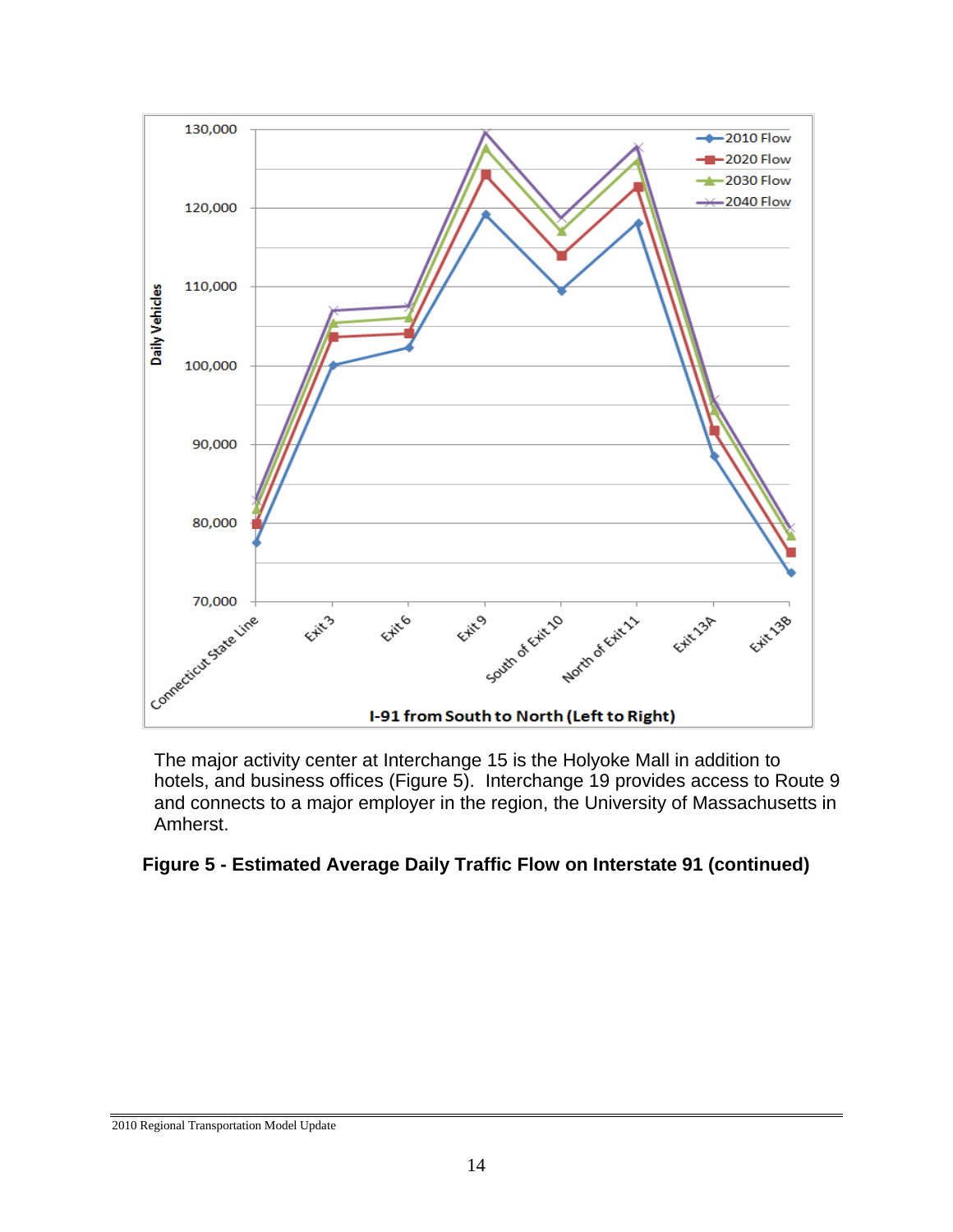

2010 Regional Transportation Model Update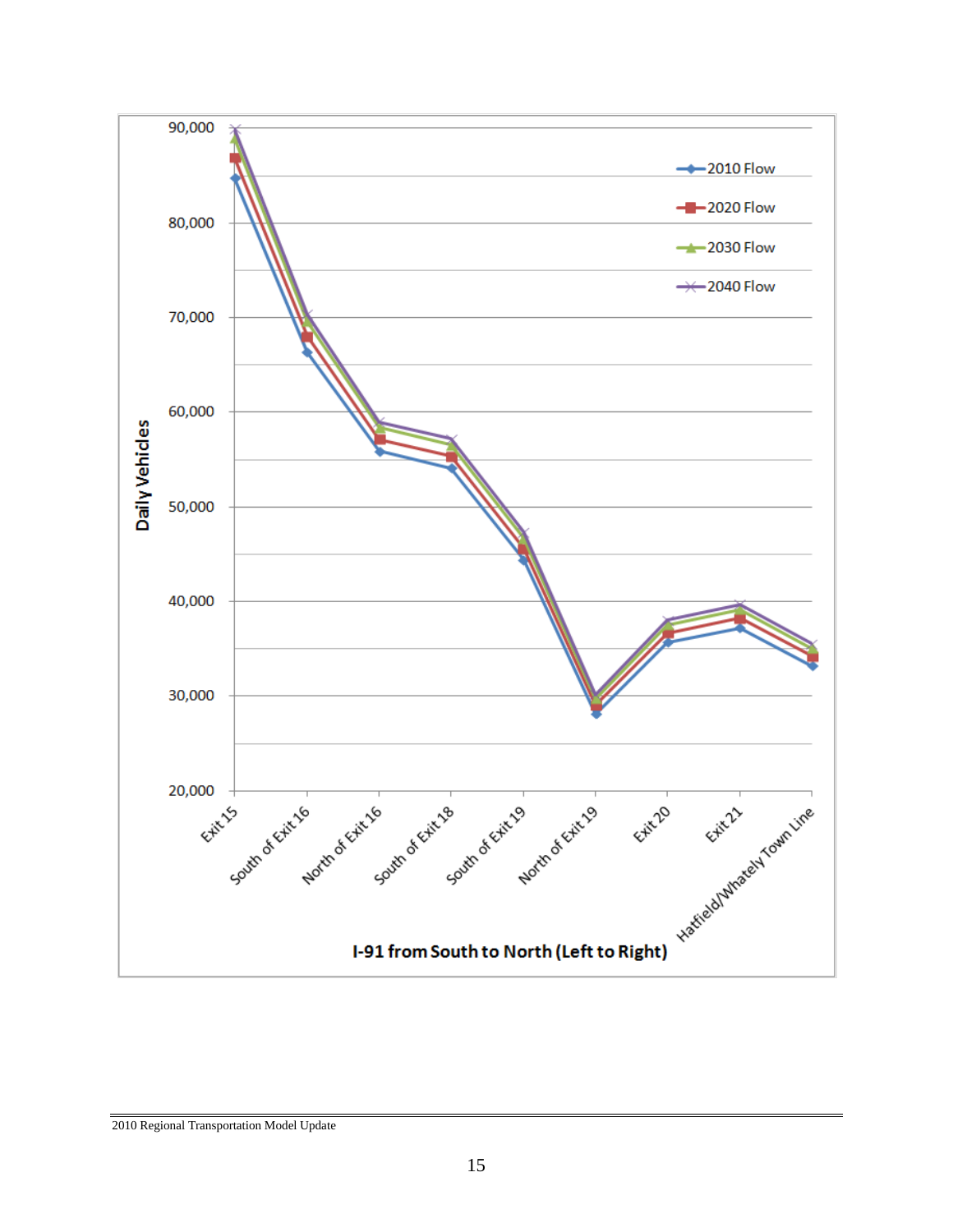2.4. Interstate 291 (I-291)

Estimated traffic flow at three locations along I-291 in Springfield showed a steady increase in traffic volume along this corridor (Figure 6). The largest increase in average traffic flows were projected to occur by 2020 within the first ten years of the base year model. Exit 3 at Armory Street in Springfield provides access to three hospitals: Baystate Medical Center, Mercy Medical Center, and Shriners Hospital for Children. Exit 5 at Page Boulevard provides access to major employers such as Smith and Wesson, Big Y supermarket, and the Springfield Central High School.





<sup>2010</sup> Regional Transportation Model Update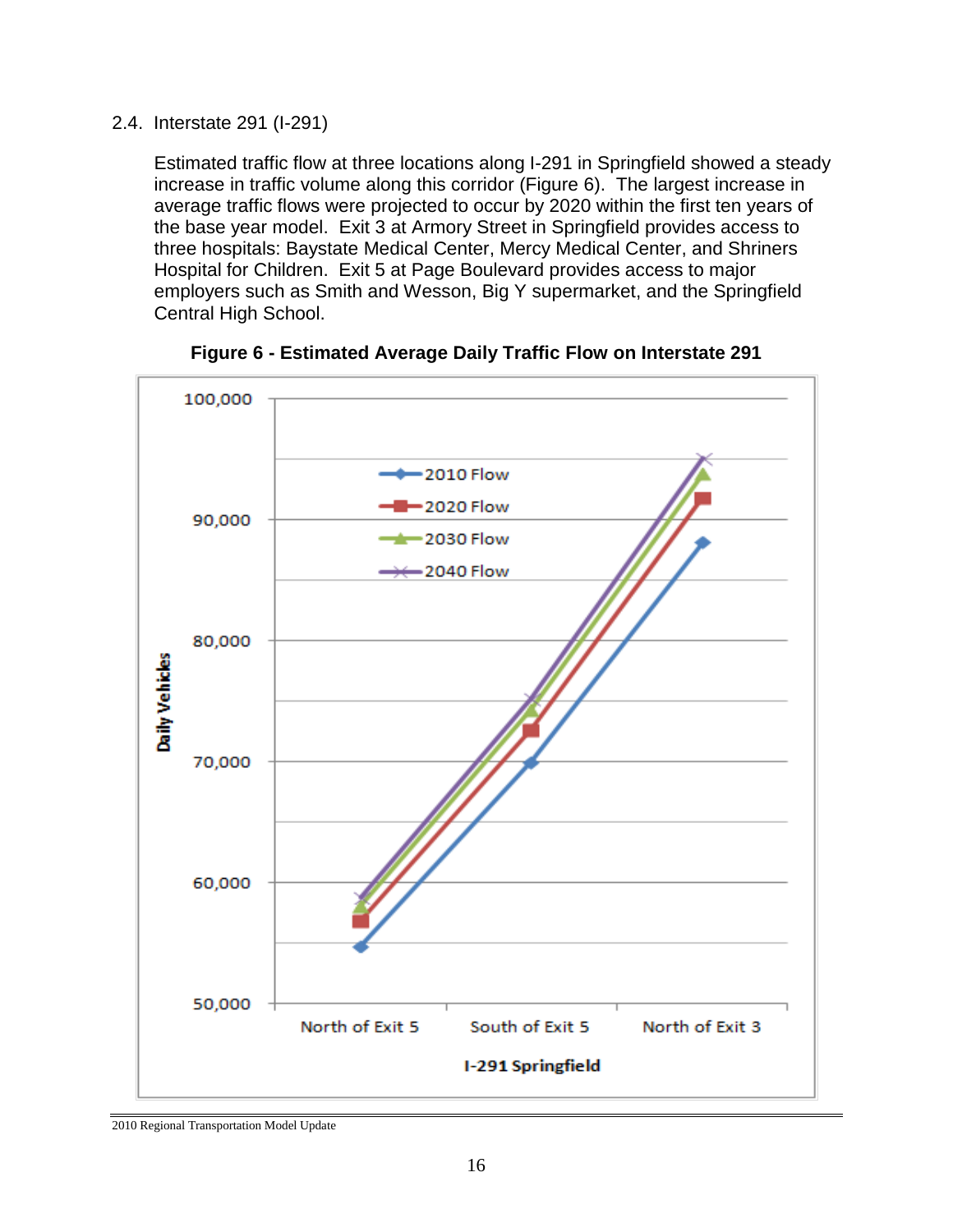#### 2.5. Interstate 391(I-391)

Estimated traffic flow volumes for I-391 were projected to increase the most within the first 10 years of the base year 2010 model and then more moderately thereafter by 2030 and 2040 (Figure 7). Interstate I-391 provides vital access to the Interstate Highway System for the City of Chicopee. The closer to I-91 the heavier the traffic volumes become on I-391 as reflected by the higher volumes in the vicinity of Exit 2.



**Figure 7 - Estimated Average Daily Traffic Flow on Interstate 391**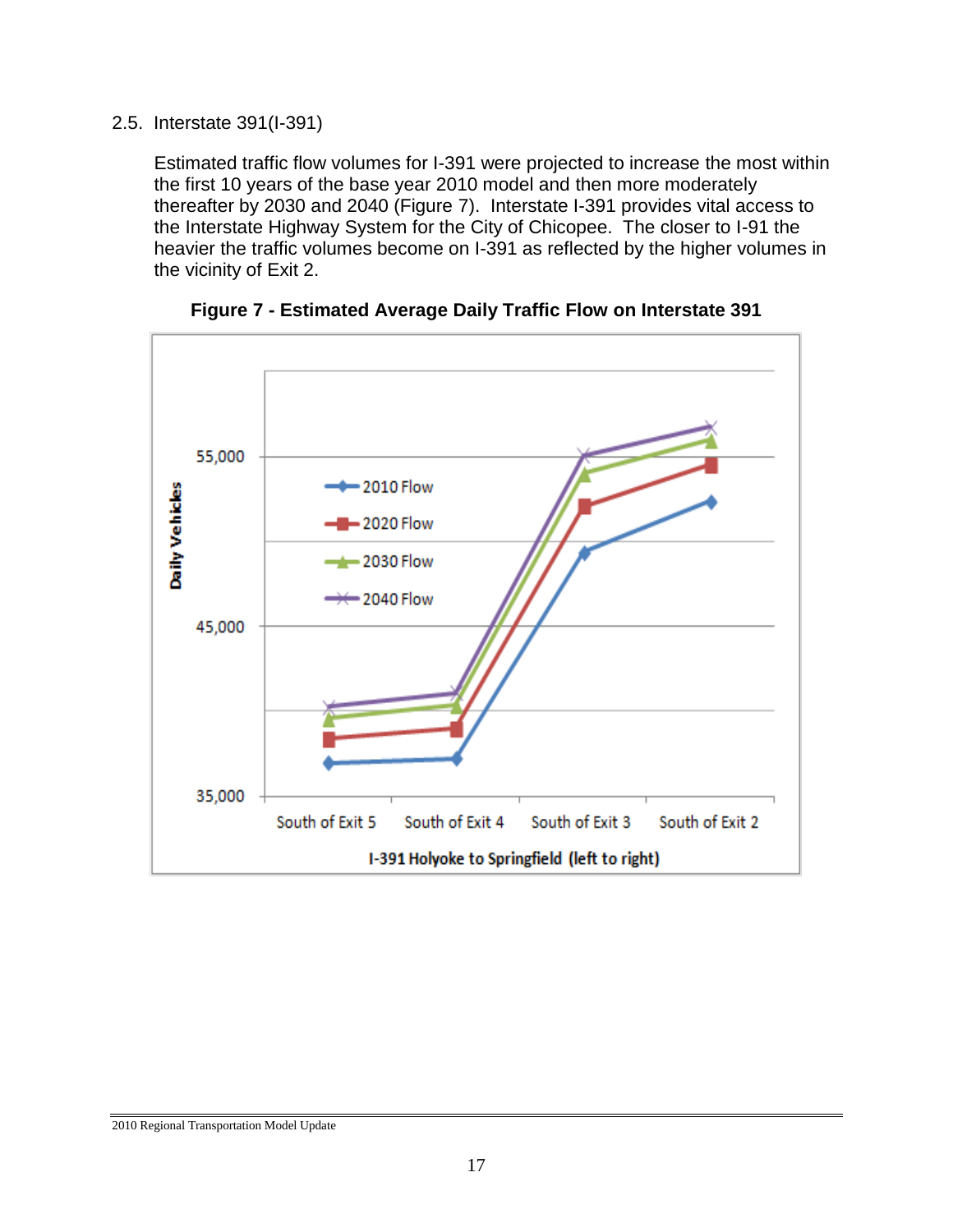#### 2.6. Route 57

Route 57 is a limited access highway from South Westfield Street (Route 187) in the Town of Agawam until the Route 5/57 rotary near the South End Bridge. It provides a connection to the regional amusement park, Six Flags New England. The park is located along Main Street (Route 159) in Agawam. It can also be accessed from Route 5 and I-91 via the Agawam rotary and River Road. There was an upward increase in traffic on Route 57 as travelers approach the rotary and its connection to I-91 via the South End Bridge.

Estimated traffic flow volumes for Route 57 were projected to increase near the Agawam rotary especially within the first 10 years of the base year 2010 model and moderately increase for the following 20 years (Figure 8). The increase in projected traffic volumes was more apparent towards the eastern section of the corridor where Route 57 meets Route 5, a major north south corridor in the Pioneer Valley region.



**Figure 8 - Estimated Average Daily Traffic Flow on Route 57**

<sup>2010</sup> Regional Transportation Model Update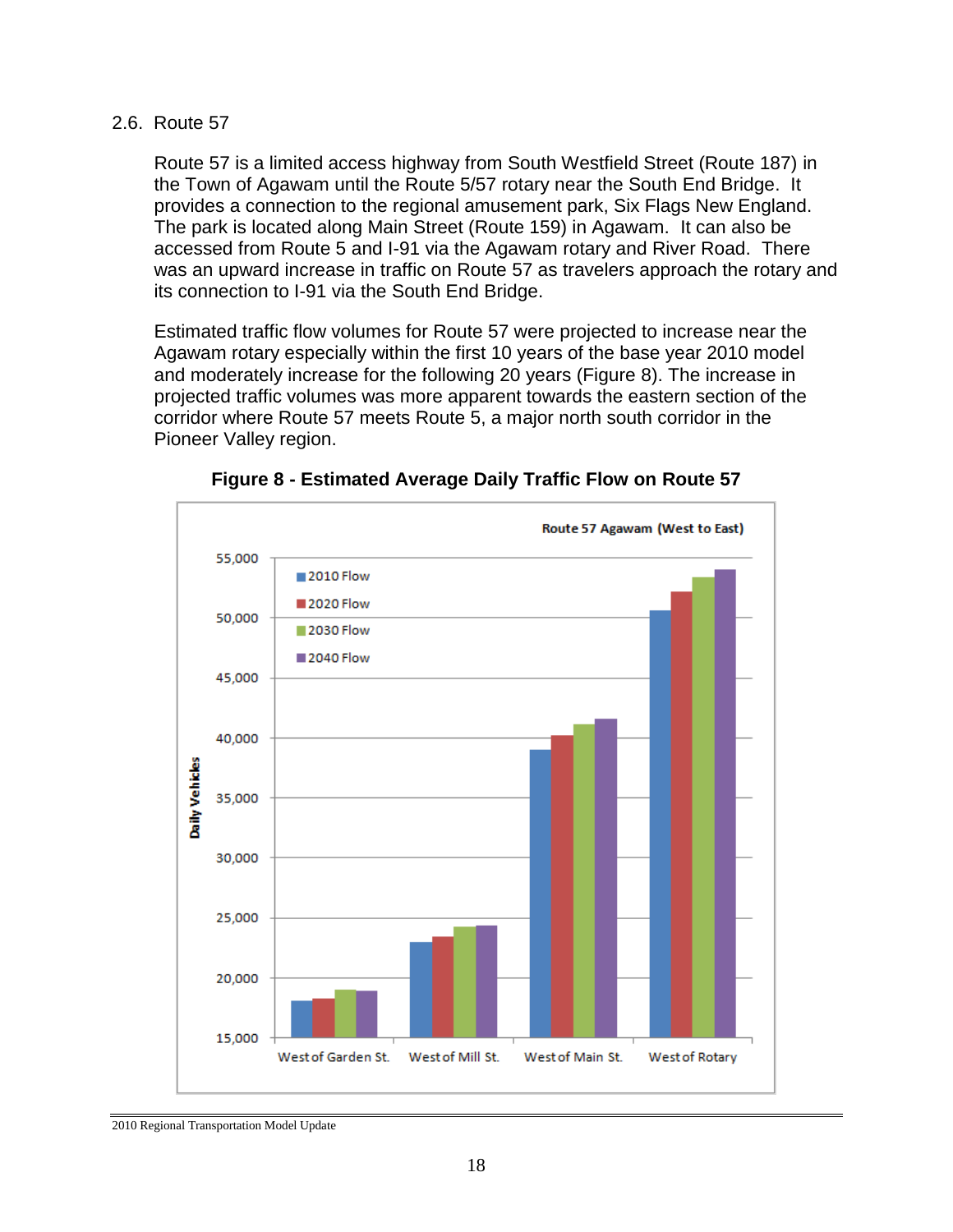#### 2.7. Route 5

Estimated traffic flow volumes for Route 5 were projected to increase throughout the corridor by 2030. A decrease in average traffic flows, however, was observed from 2030 to 2040 at two locations close to the Northampton City center (Figure 9). A change in the direction of population and employment projections in the central business district in Northampton could be the result of the drop in traffic volume. In addition, the City actively plans for non-motorized traffic accommodations to make the downtown area more pedestrian and bicycle friendly.

Increases in projected traffic volumes was more evident within the boundaries of the Town of West Springfield. This could be attributed to the expected growth in population and employment in the area where Route 5 is flanked by business and residential developments.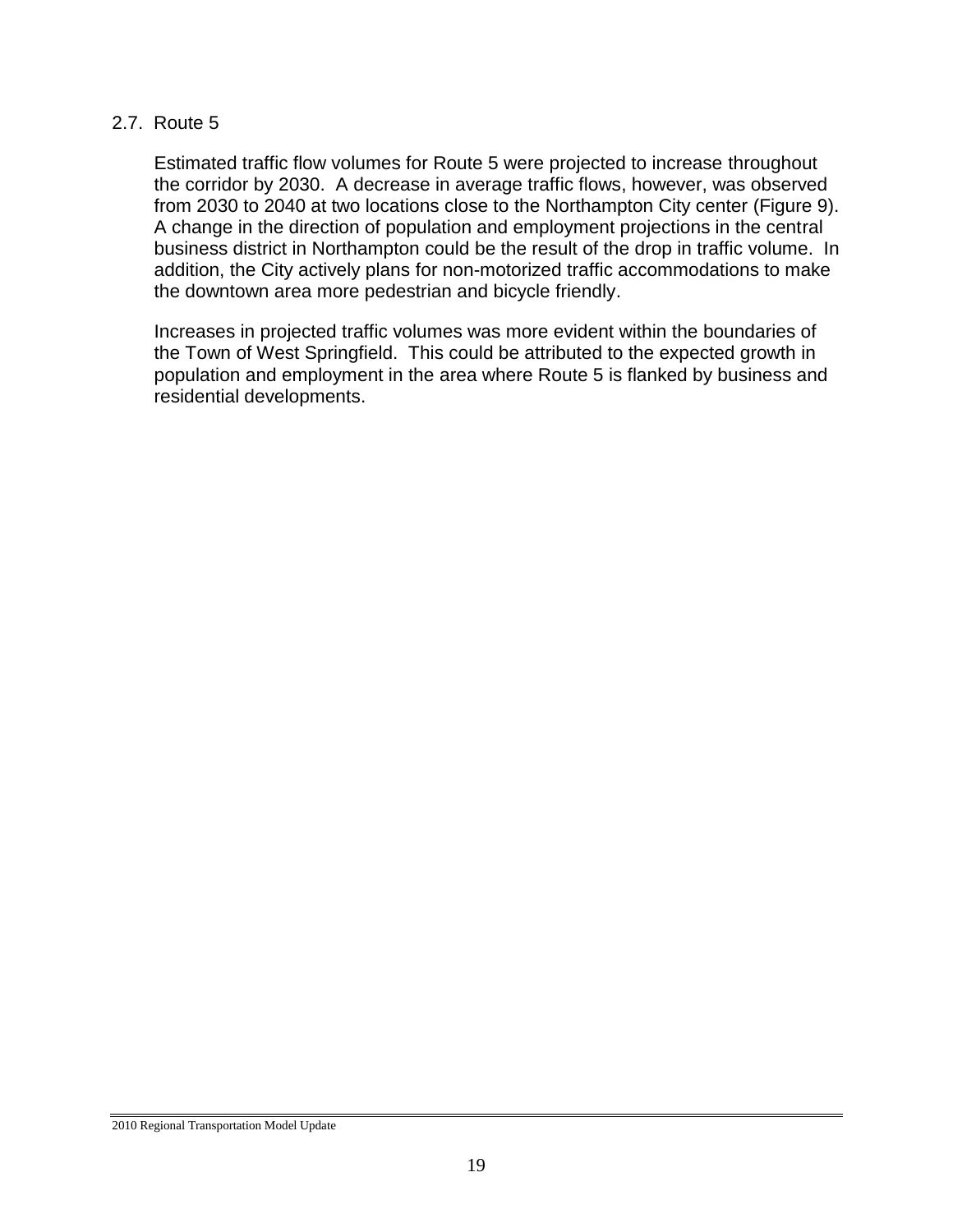

**Figure 9 - Estimated Average Daily Traffic Flow on Route 5**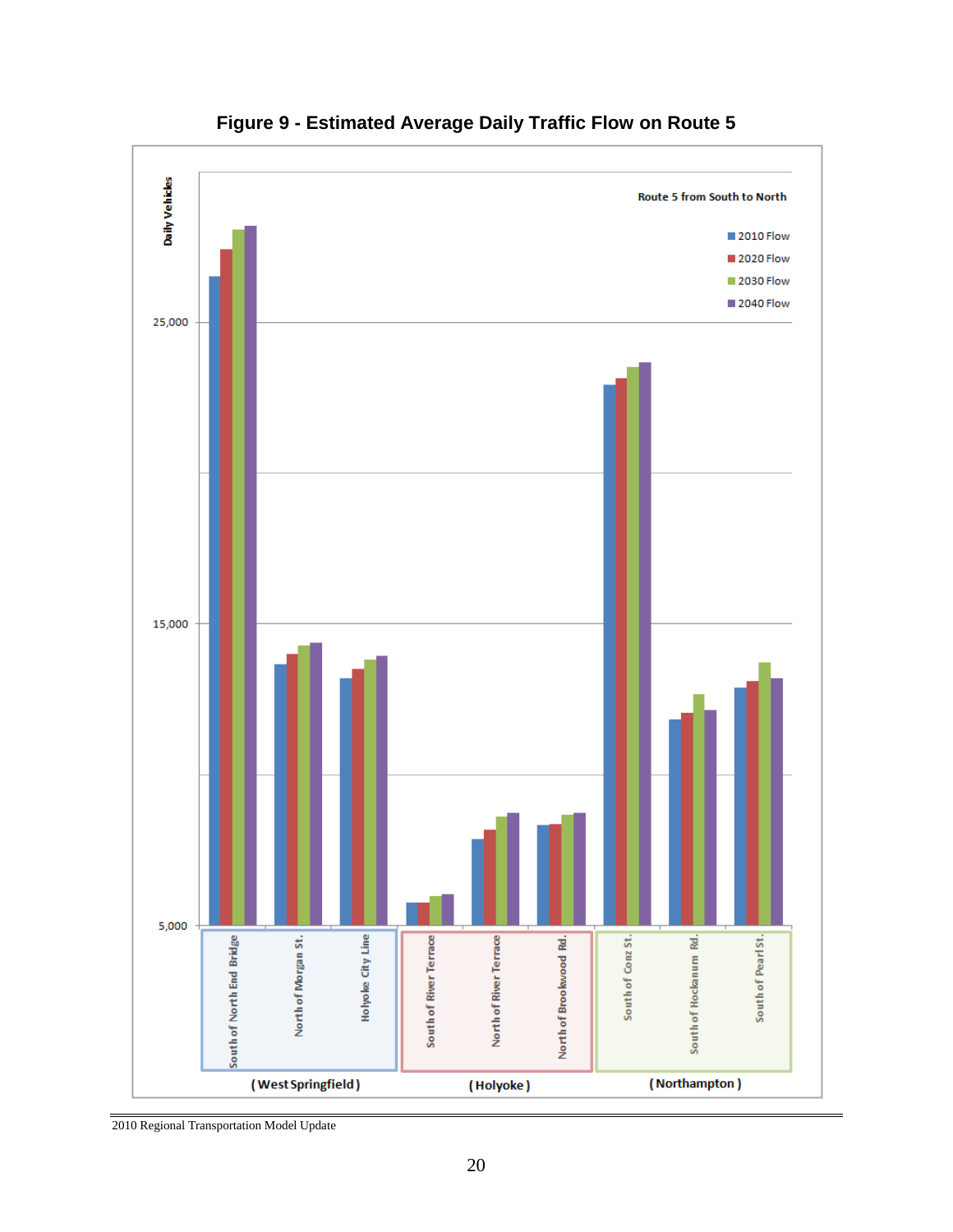#### 2.8. Route 9

Estimated traffic flow volumes for Route 9 were projected to increase throughout the corridor in the next 30 years (Figure 10). The larger traffic flow volumes on Route 9 within the Town of Hadley could be attributed to the continued corridor development and business growth planned for this corridor. Traffic volumes are highest in the vicinity of the Coolidge Bridge due to the access it provides to I-91 at Interchange 19.



**Figure 10 - Estimated Average Daily Traffic Flow on Route 9**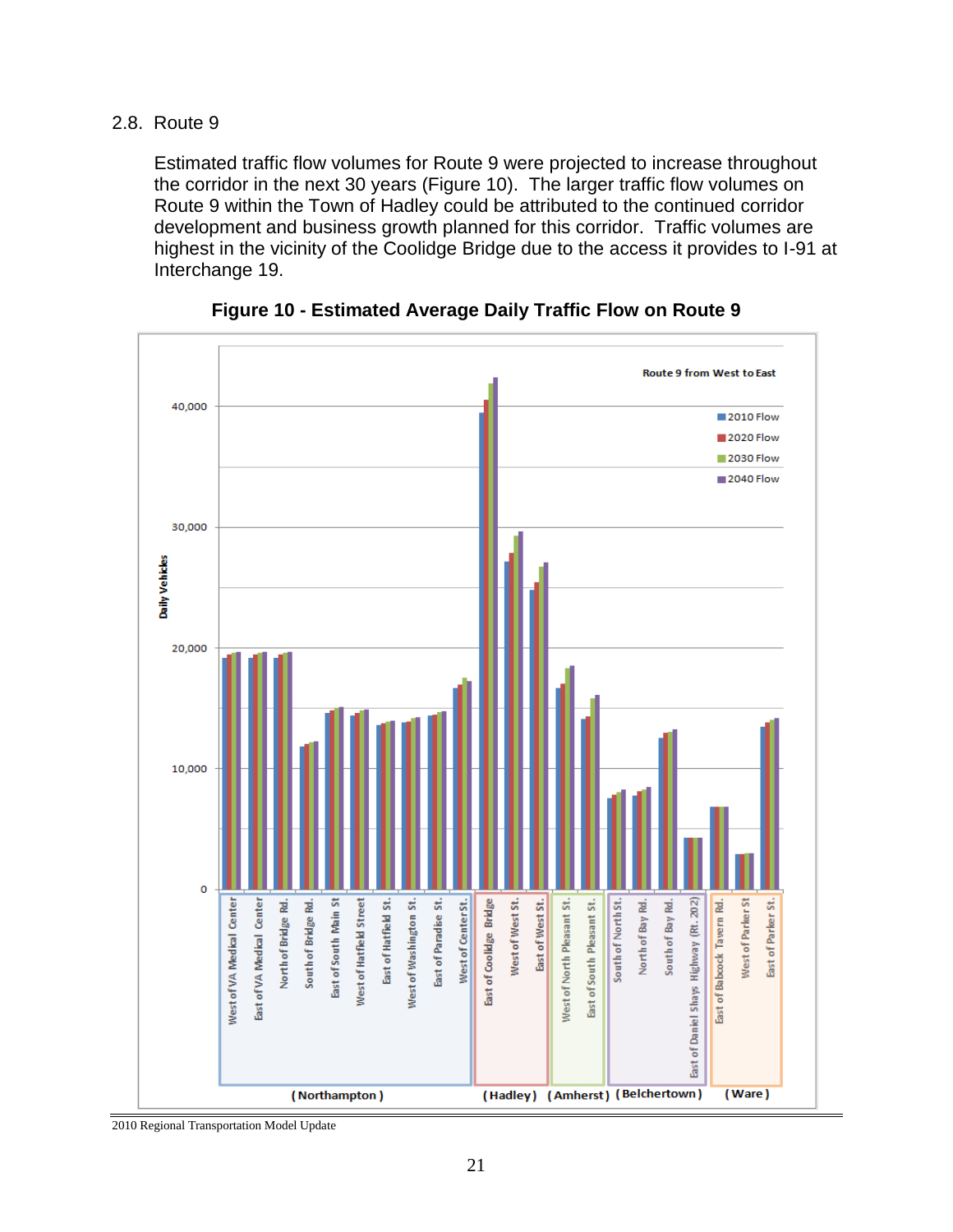#### 2.9. Route 20 (Western Region)

Estimated traffic flow volumes for Route 20, within the western part of our region, were projected to increase in Westfield and part of West Springfield over the next 30 years (Figure 11). Growth in traffic flow volumes in Westfield could be linked to the expected growth in the student community at the Westfield State University and the associated growth in development to meet their increased demand. The development of the Westfield Transportation Center establishes that community as a hub for travel within the western region. Also, Route 20 intersects with Route 202 in the center of Westfield and connects the community with I-90 Exit 3 via North Elm Street. In the Town of Russell, traffic flows were projected to increase in the first 10 years and decrease thereafter on Route 20.



**Figure 11 - Estimated Average Daily Traffic Flow on Route 20 (Western Region)**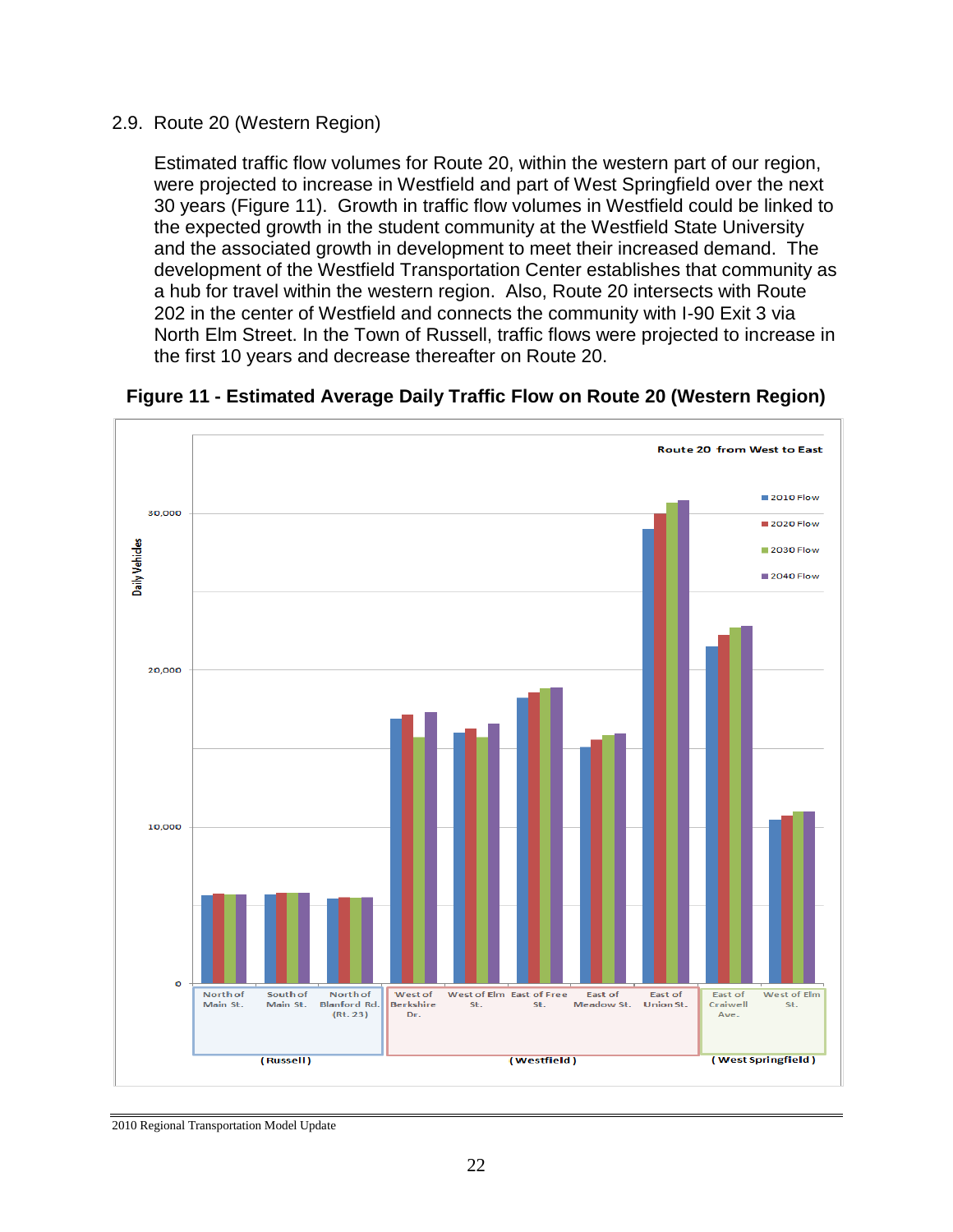#### 2.10. Route 20 (Eastern Region)

Estimated traffic flow volumes for Route 20, within the eastern part of the Pioneer Valley region through the communities of Springfield, Wilbraham, Palmer, and Brimfield were projected to increase in the next 30 years (Figure 12). Growth in the larger communities reflected a larger increase in traffic flow as apparent within the boundaries of the City of Springfield. Boston Road (Route 20) in Springfield is flanked by mixed use developments which would continue to increasingly attract vehicular trips. Higher traffic volumes were evident where Route 20 intersected with Parker Street in Springfield which could be attributed to the access Parker Street (Route 21/141) provides to I-90 Exit 7.



**Figure 12 - Estimated Average Daily Traffic Flow on Route 20 (Eastern Region)**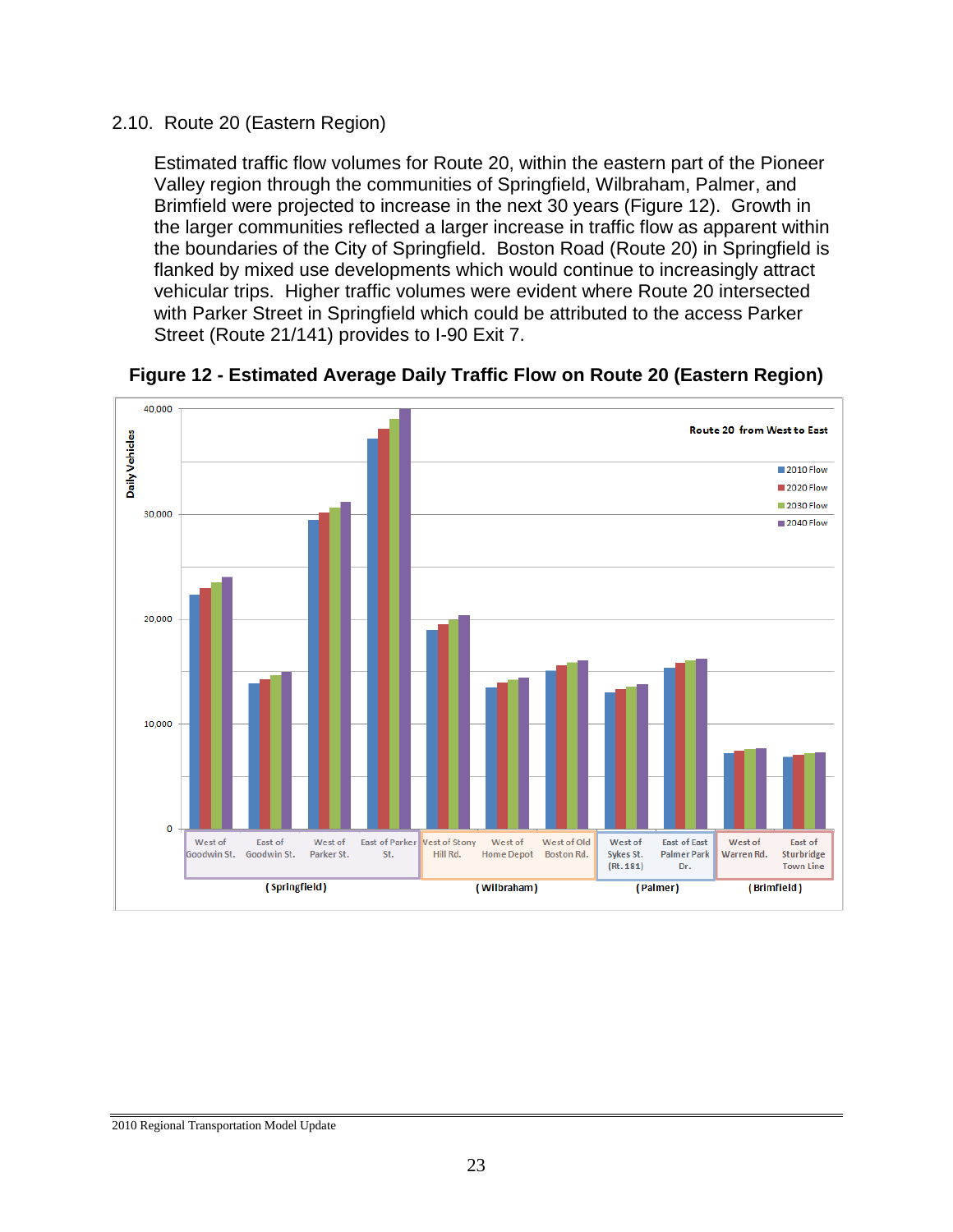#### 2.11. Route 202 (Northern Region)

Estimated traffic flow volumes for Route 202, within the communities of South Hadley, Granby, and Belchertown in the northern part of the Pioneer Valley region, were projected to increase over the next 30 years (Figure 13). Route 202 intersects with Route 181 in the center of Belchertown, which provides access to I-90 Exit 8 in Palmer.



**Figure 13 - Estimated Average Daily Traffic Flow on Route 202 (Northern Region)**